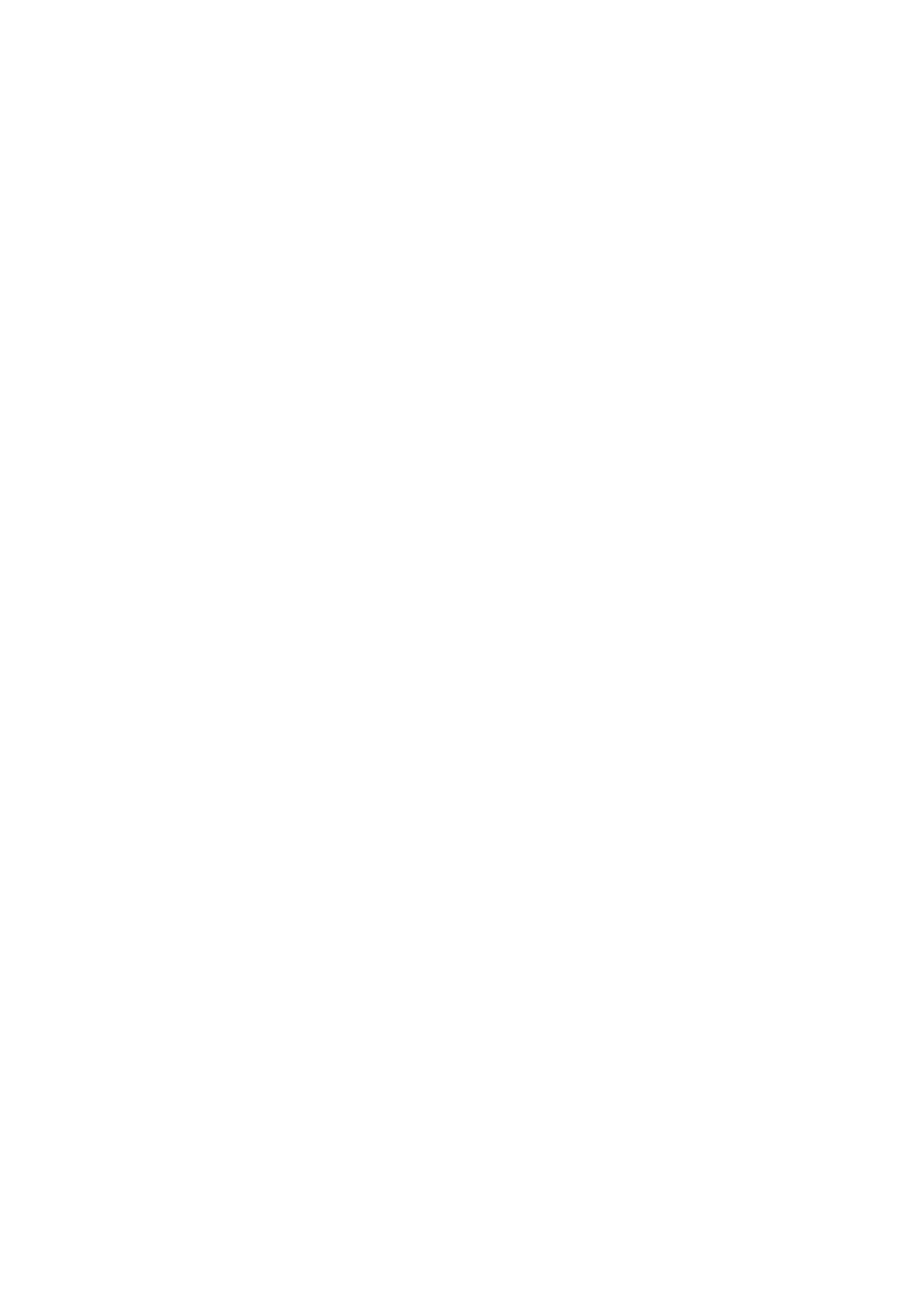# Experiencing Gender:

# *International Approaches*

Edited by Rocío Carrasco-Carrasco, Beatriz Domínguez-García and Auxiliadora Pérez-Vides

Cambridge **Scholars** Publishing

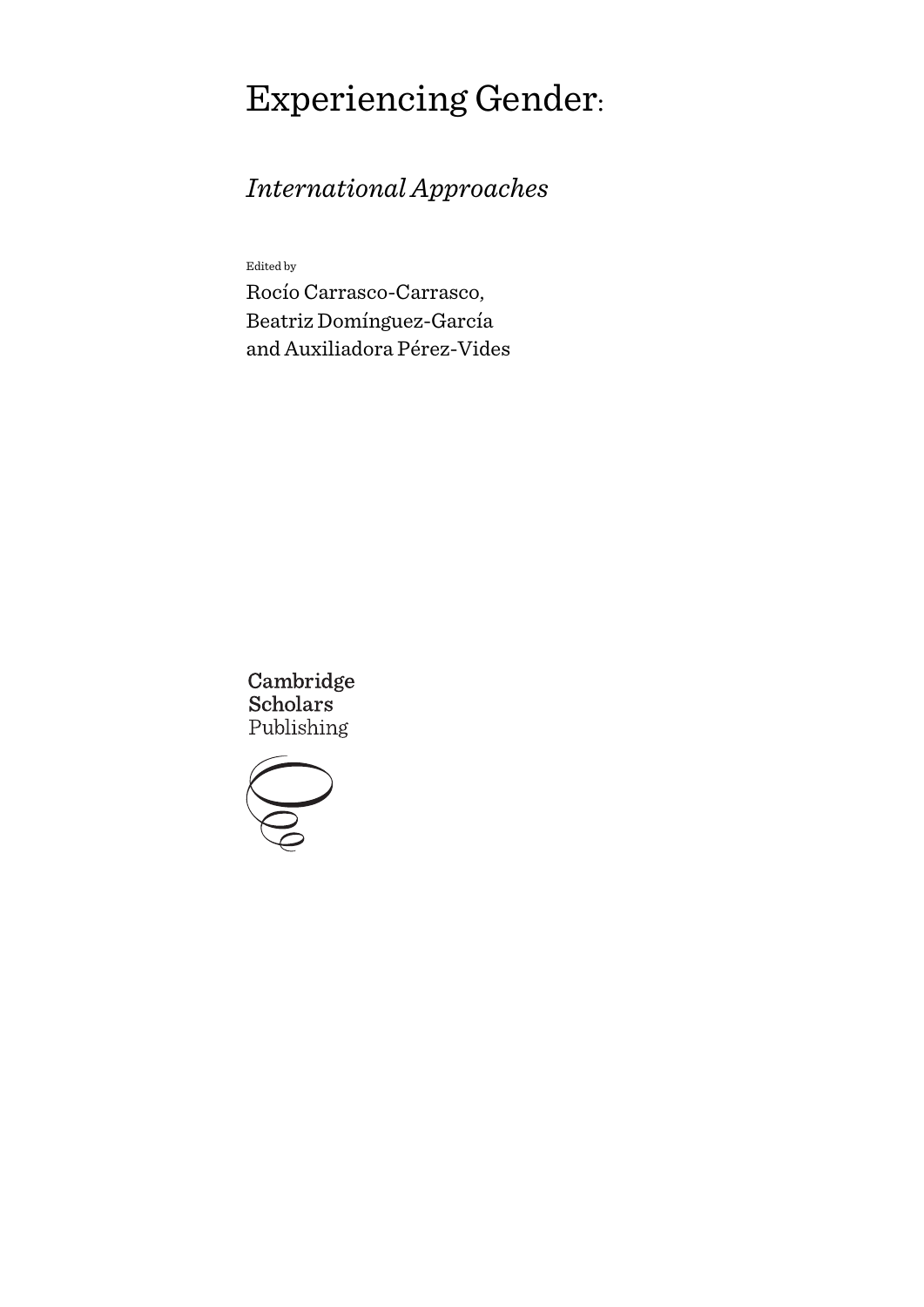Experiencing Gender: International Approaches

Edited by Rocío Carrasco-Carrasco, Beatriz Domínguez-García and Auxiliadora Pérez-Vides

This book first published 2015

Cambridge Scholars Publishing

Lady Stephenson Library, Newcastle upon Tyne, NE6 2PA, UK

British Library Cataloguing in Publication Data A catalogue record for this book is available from the British Library

Copyright © 2015 by Rocío Carrasco-Carrasco, Beatriz Domínguez-García and Auxiliadora Pérez-Vides and contributors

All rights for this book reserved. No part of this book may be reproduced, stored in a retrieval system, or transmitted, in any form or by any means, electronic, mechanical, photocopying, recording or otherwise, without the prior permission of the copyright owner.

ISBN (10): 1-4438-8034-5 ISBN (13): 978-1-4438-8034-3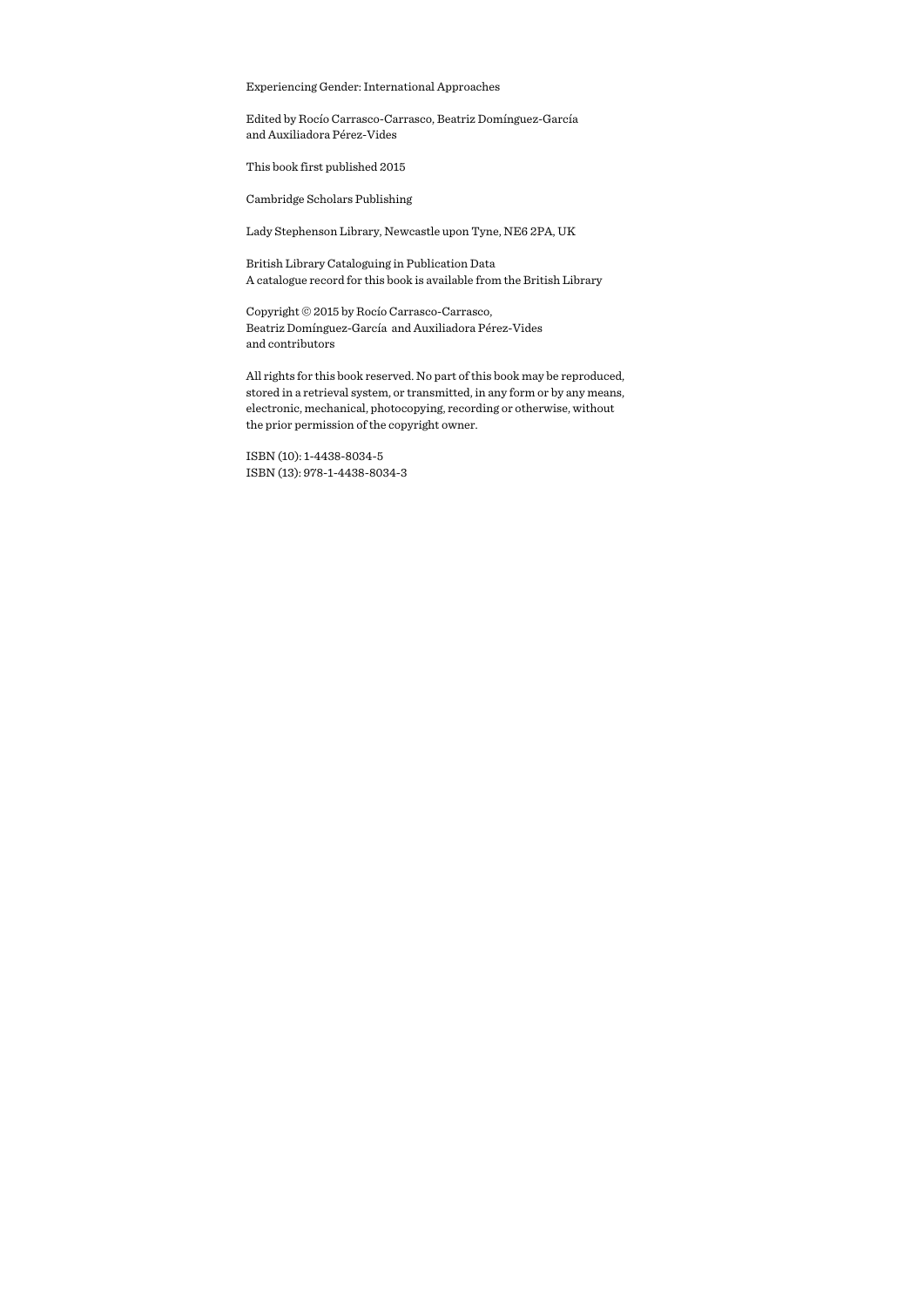*To Pilar, always*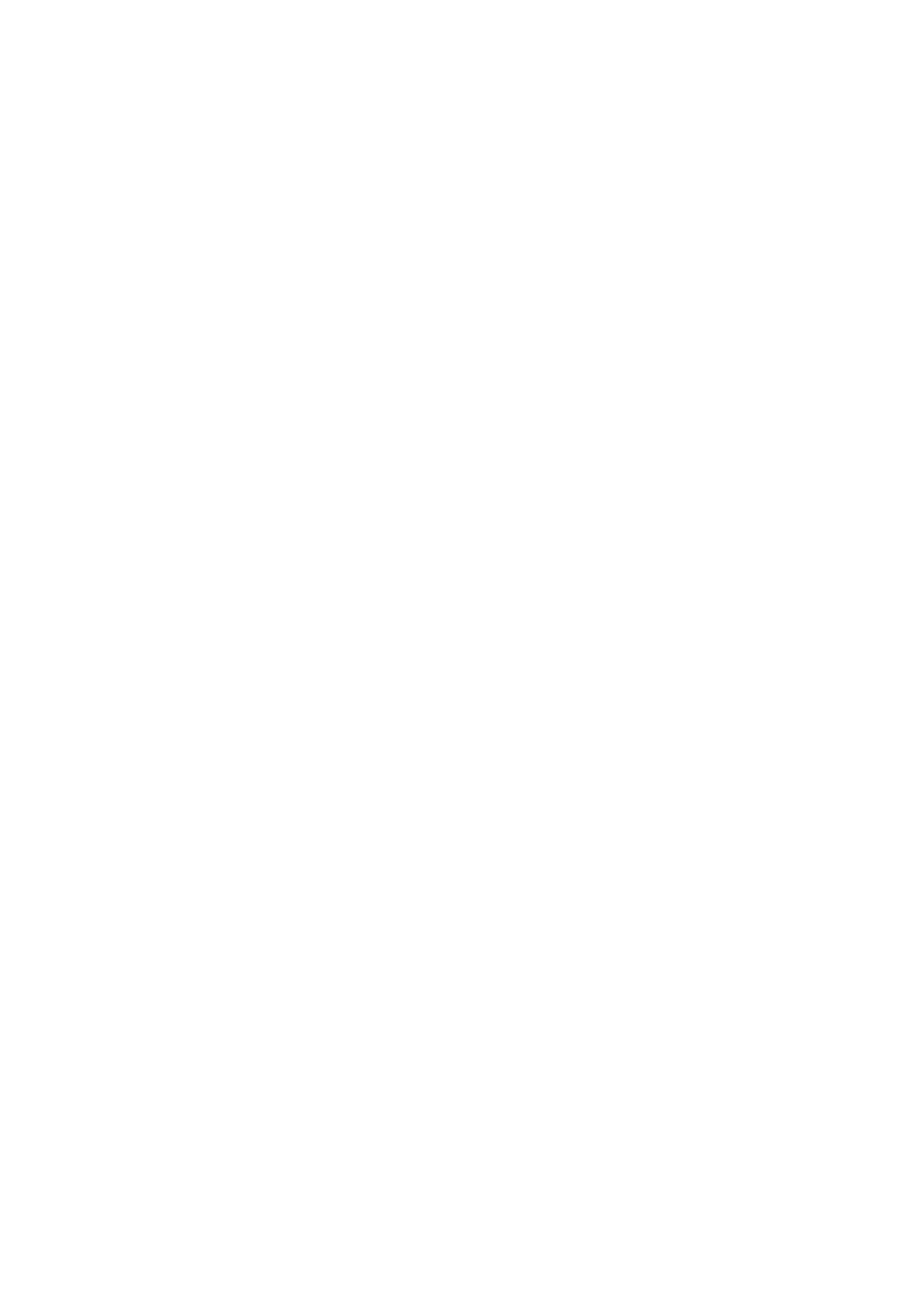# TABLE OF CONTENTS

| Her Happy Unhappy Ending: A Feminist Antiracist Queer Writer Reaches<br>her Forties in the Twenty-first Century and Takes a Deep Breath<br>Hiromi Goto, Canada |
|----------------------------------------------------------------------------------------------------------------------------------------------------------------|
| <b>Part One: Gendering Performance</b>                                                                                                                         |
|                                                                                                                                                                |
| Gender and Discourse on Stage<br>M <sup>ª</sup> Dolores Gómez Penas and M <sup>ª</sup> Amelia Fraga Fuentes<br>(Universidade de Santiago de Compostela, Spain) |
| Delany's Perversion of Gender: The A-sexuality of Desire<br>in 'Aye, and Gomorrah'<br>José Liste Noya (Universidade da Coruña, Spain)                          |
| Gender in Show Business Drama: From Cinderella to Carmen<br>in The Barefoot Contessa<br>Carmen Rodríguez-Ramírez (Universidad de Sevilla, Spain)               |
|                                                                                                                                                                |

Women in Rap Music: A Feminist Approach

Jeannette Bello Mota (Universidade de Vigo, Spain)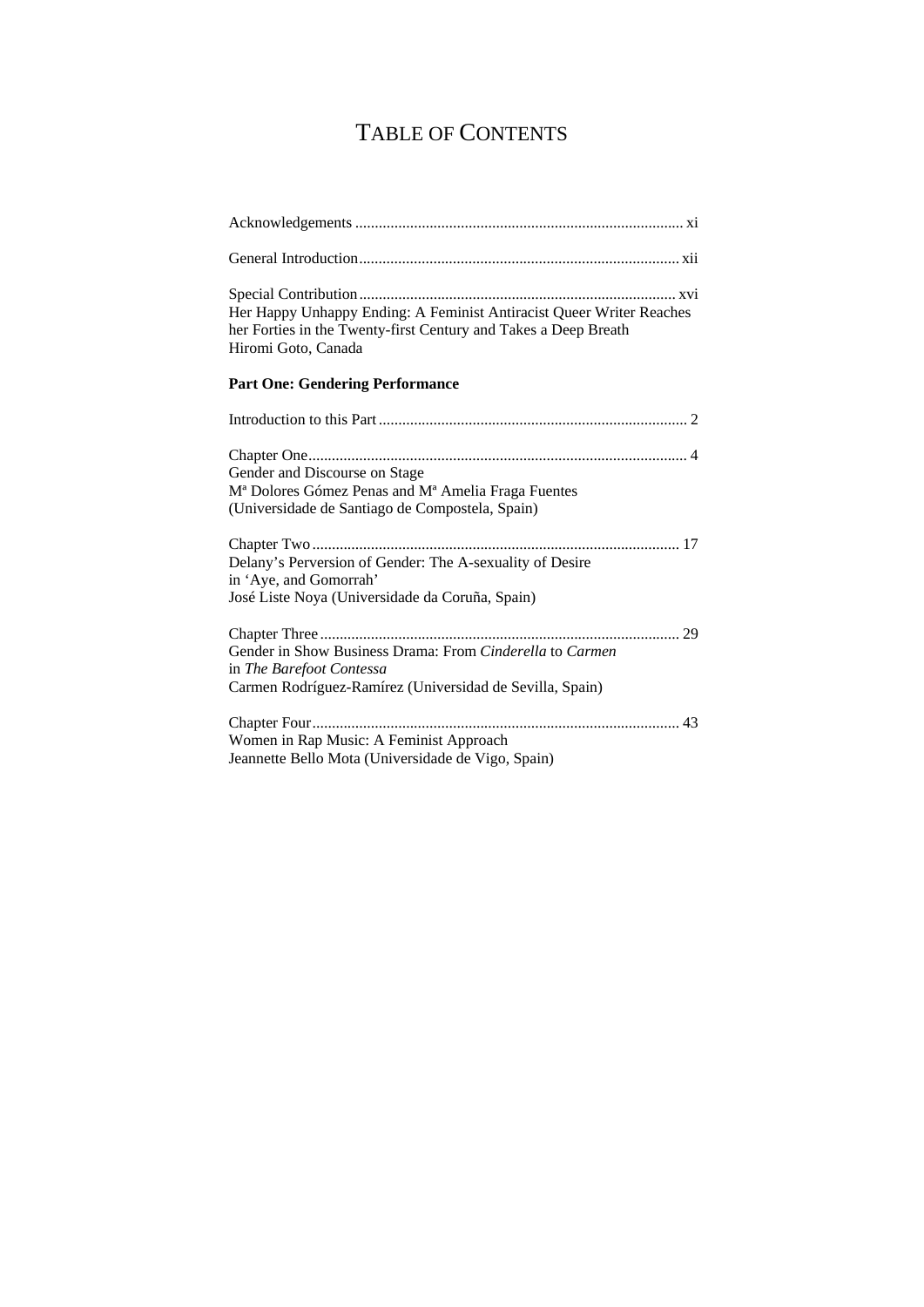### **Part Two: Experiencing Gender in Society**

| A Postmodern Understanding of Family and a Modernist Notion<br>of Motherhood                                                                                                                                          |
|-----------------------------------------------------------------------------------------------------------------------------------------------------------------------------------------------------------------------|
| Darja Zorc-Maver (University of Ljubljana, Slovenia)                                                                                                                                                                  |
| Kasena Women's Critique of Gender Roles and Gender Justice<br>through Proverbial Jesting<br>Helen Yitah (University of Ghana, Ghana)                                                                                  |
|                                                                                                                                                                                                                       |
| Women Writer's Networks and Connections in the Eighteenth-century<br><b>British Literary Market</b>                                                                                                                   |
| Begoña Lasa Álvarez (Universidade da Coruña, Spain)                                                                                                                                                                   |
| Overcoming the 'Crushing Hand of Power:' Mary Wollstonecraft's Sense<br>of the Collective Identity and Cooperation in The Wrongs of Woman<br>Elena González-Herrero Rodríguez (Universidade da Coruña, Spain)         |
|                                                                                                                                                                                                                       |
| Josephine Butler and the Ladies' National Association<br>for the Repeal of the Contagious Diseases Acts: The Construction<br>of Gender and Sexual Identity<br>María Isabel Romero Ruiz (Universidad de Málaga, Spain) |
|                                                                                                                                                                                                                       |
| Inscribing the Body: Life-Writing Practices of Nineteenth-Century<br>American Women                                                                                                                                   |
| Claire Sorin (Université Aix-Marseille I, France)                                                                                                                                                                     |
| A London for Them: Virginia Woolf's The London Scene<br>as a Tourist Guide for Women                                                                                                                                  |
| Ana Maldonado Acevedo (Universidad de Huelva, Spain)                                                                                                                                                                  |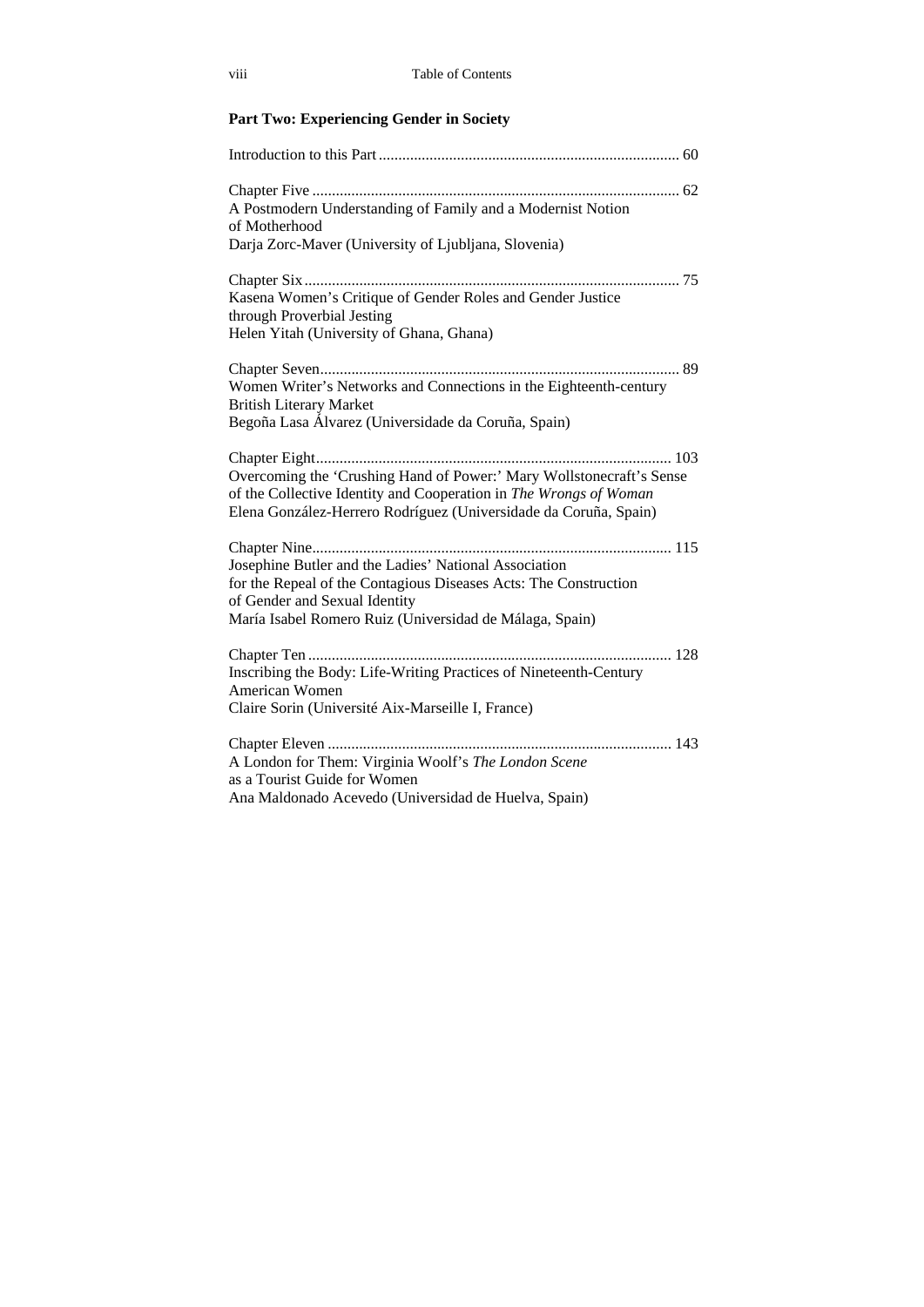#### **Part Three: Gendering Ethnicities**

| Writing the Unspeakable: Violence against Women in Rozena Maart's<br>The Writing Circle<br>Ana Bringas López (Universidade de Vigo, Spain)                                                               |
|----------------------------------------------------------------------------------------------------------------------------------------------------------------------------------------------------------|
| The Construction of Female Identity in the Protagonists<br>of Woman Hollering Creek, Never Marry a Mexican<br>and Bien Pretty by Sandra Cisneros<br>Carmen Sales Delgado (Universidad de Sevilla, Spain) |
| The Arab Mother: Friend or Foe? The Mother-Daughter Relationship<br>in the Contemporary Greater Syrian and Egyptian Feminist Novel<br>Suzanne Elayan (Loughborough University, UK)                       |
| Paradise Regained: From Black Madonna to New Eve.<br>Religion and Marital Abuse in Zora Neale Hurston's 'Sweat'<br>Gerardo Rodríguez Salas (Universidad de Granada, Spain)                               |
| Cultural Roots, Wholeness and the African Diaspora<br>Silvia Pilar Castro (Universidad de Málaga, Spain)                                                                                                 |
| Part Four: Experiencing Gender in the Novel                                                                                                                                                              |
|                                                                                                                                                                                                          |
| Border Transgressions and Bodily Mutations in Larissa Lai's<br>Salt Fish Girl: A Feminist Dystopia<br>Alba de Béjar Muiños (Universidade de Vigo, Spain)                                                 |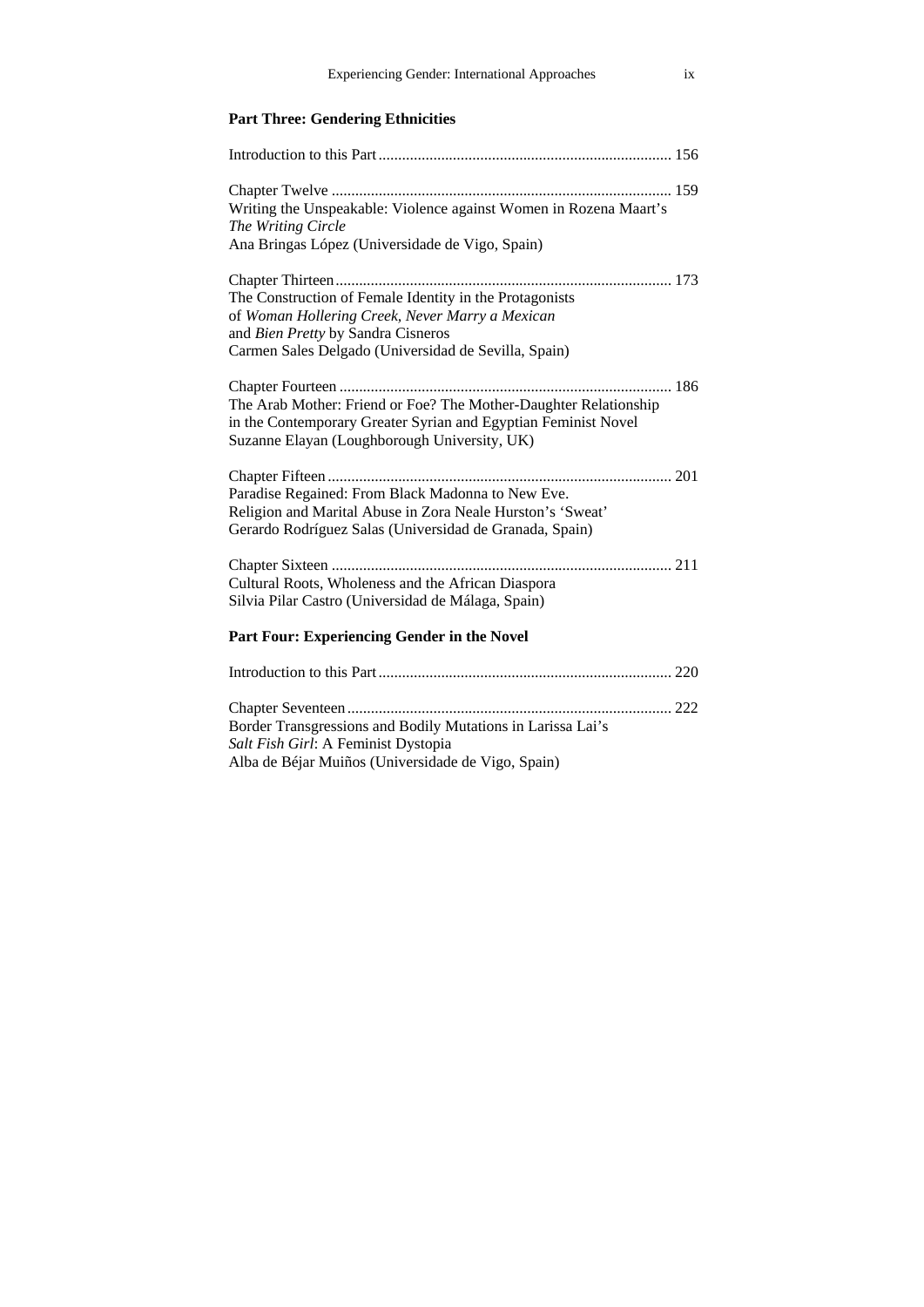#### x Table of Contents

| Science Fiction as a New Discursive Space for Multiple Gender<br>Constructions<br>Ifakat Banu Akcesme (Middle East Technical University, Turkey)                                            |  |
|---------------------------------------------------------------------------------------------------------------------------------------------------------------------------------------------|--|
| Kept: A Victorian Mystery and In the Red Kitchen:                                                                                                                                           |  |
| Wrongful Confinement Revisited in Neo-Victorian Fiction<br>Salma Benyaich (Universidad de Málaga, Spain)                                                                                    |  |
| The Poetic Ordeal: Figuring Experience in Angela Carter's<br>The Passion of New Eve (1977)<br>Emilie Severino (University of Sydney, Australia)                                             |  |
| The Female Warrior: Rejecting Utopia<br>Andrea Ruthven (Universidade de Vigo, Spain)                                                                                                        |  |
| A 'Mixt Figure' or a Hermaphrodite: Truth, Fiction and the Experience<br>of Writing in Margaret Cavendish's The Blazing World (1666)<br>Sonia Villegas López (Universidad de Huelva, Spain) |  |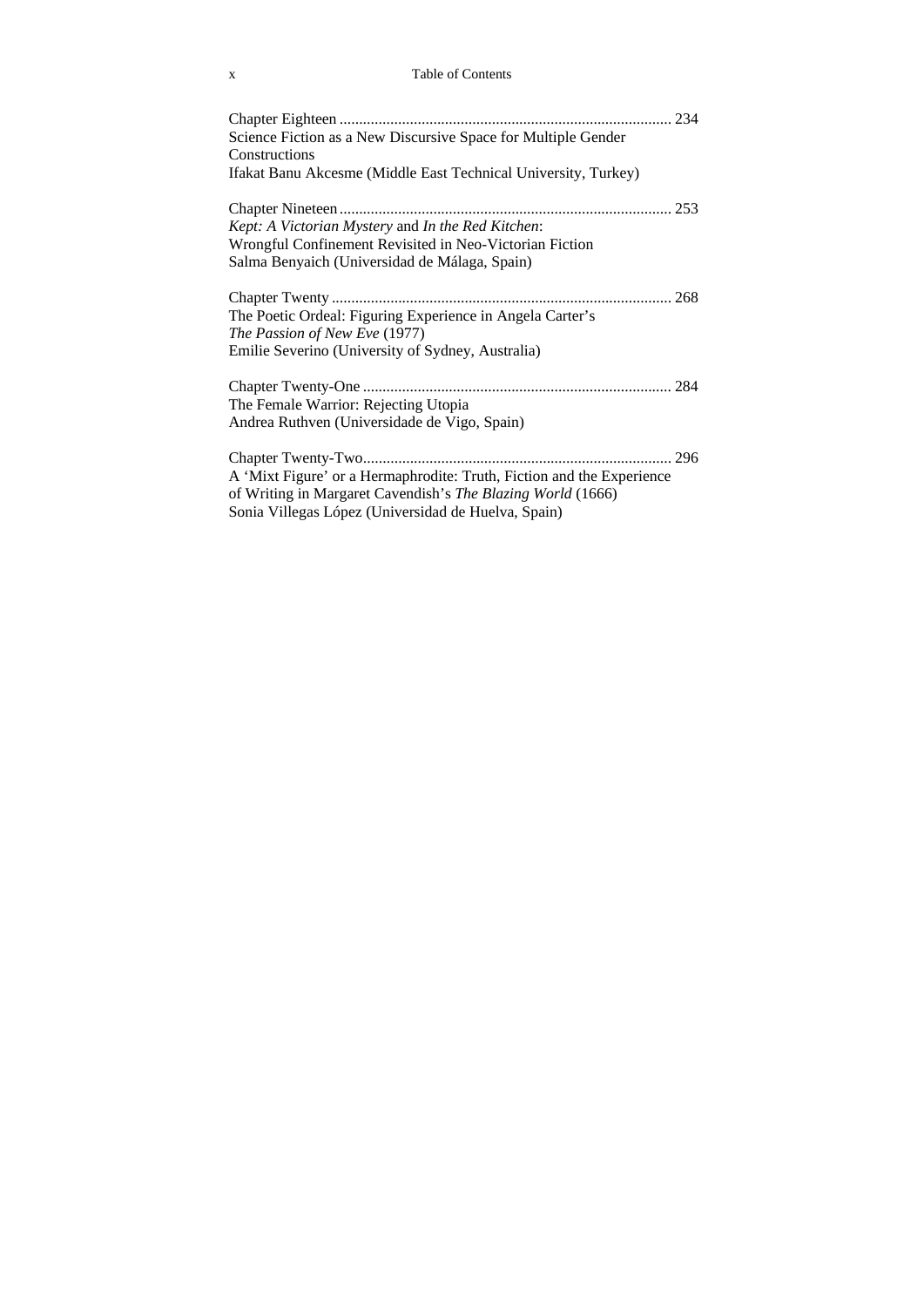## ACKNOWLEDGEMENTS

The editors wish to acknowledge the funding provided by the Spanish Ministry of Science and Research (Research Project "Sexualities and New Gender Identities in Anglophone Cultures", ref. FEM2010-18142), the Spanish Ministry of Economy and Competitiveness (Research Project "Bodies in Transit", ref. FFI2013-47789-C2-1-P), and the European Regional Development Fund for the editing of this volume.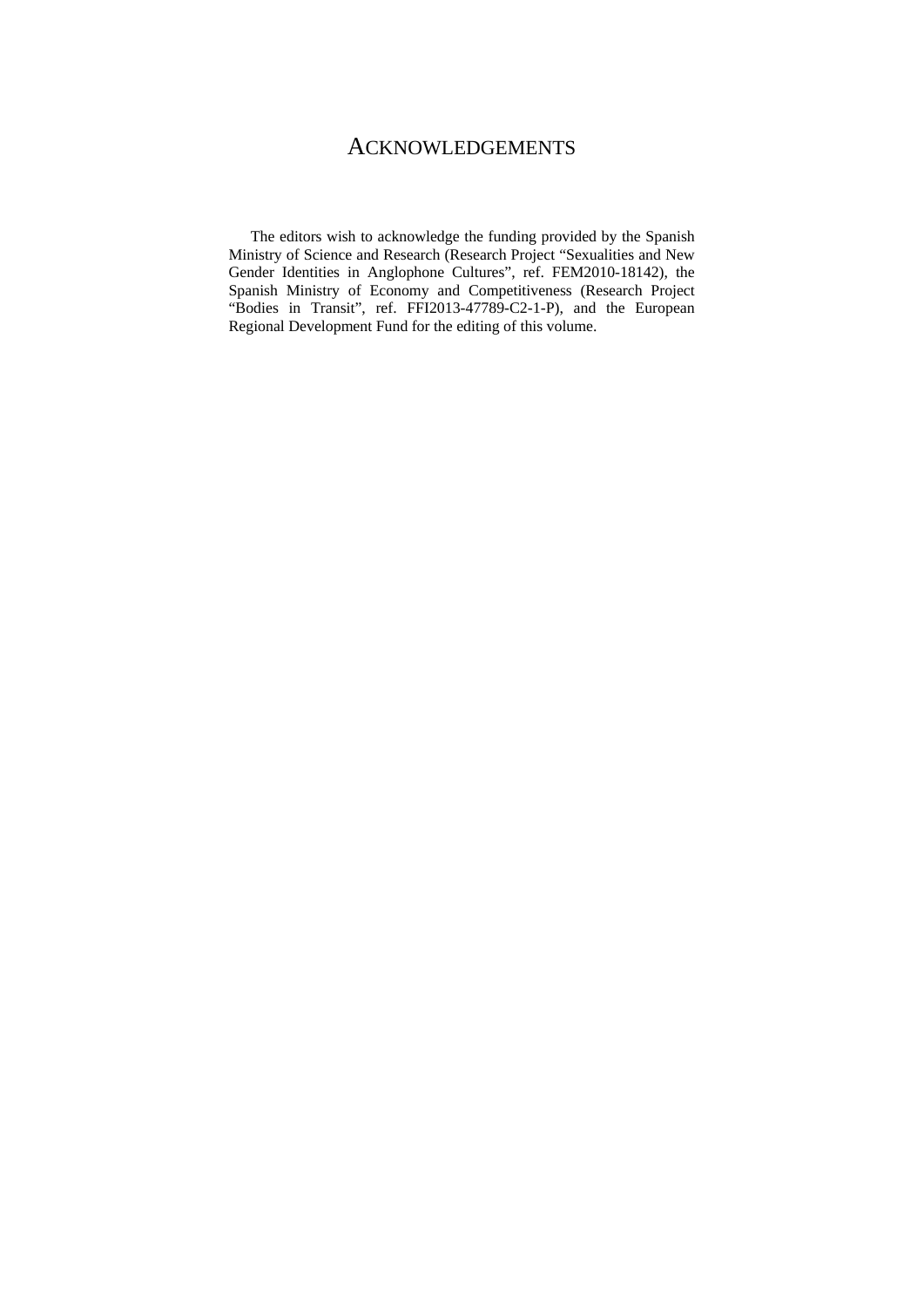## GENERAL INTRODUCTION

Gender is a disputed concept widely used in many different contexts, which encompasses a great range of human experiences or expressions of self and identity. If we understand gender as the socially constructed definition of female and male identity, it is necessary to uncover how it affects our lives, especially since gender has been understood as a key dimension of our personal experiences, of our social relations and of our cultures.

Especially worrying, however, is the fact that gender as a construct is bound up with power relations that still have an impact on the experience of each one as individuals. Indeed, Western patriarchal cultures have tended to "normalise" or neutralise culturally constructed gender roles by generating a binary logic by which men and women are described as opposites. This model of binary opposites polarises categories in order to make sense of the world and one's identity. Women have traditionally been secluded in a secondary position within this system imposed by patriarchy, and have been defined as the "other," the term that is considered as marginal or alien. Hence, within the polarities white/black, masculine/feminine, hetero/homosexual, there is one term which is dominant and another one which is subsidiary, as French feminism made clear. One of the most frequently quoted sources for French feminists' critique of gender binarism is Hélène Cixous's *The Newly Born Woman*  (1975). She reviews the hierarchical system of binary oppositions that organises the Western world and explores the sources of oppression of female consciousness, focusing on female sexuality and the unconscious. Taking into account the binary model, many theories have condemned the subordination of women in different discourses.

The importance of gender division for structuring or ordering social life and human experiences has been dealt with by the discipline called "Gender Studies," which reached the status of independent discipline in the 1980s, meaning a shift away from the study of women in isolation to the study of men and women within the context of the social construction of gender. Social constructivists propose that there is no inherent truth to gender and that gender as sexual difference constrains feminist practices within a frame of sex opposition. The notion of sexual difference seems to ignore the fact that a subject is constituted in gender not only by this sexual difference but also by other factors such as class, race, ethnicity, relations,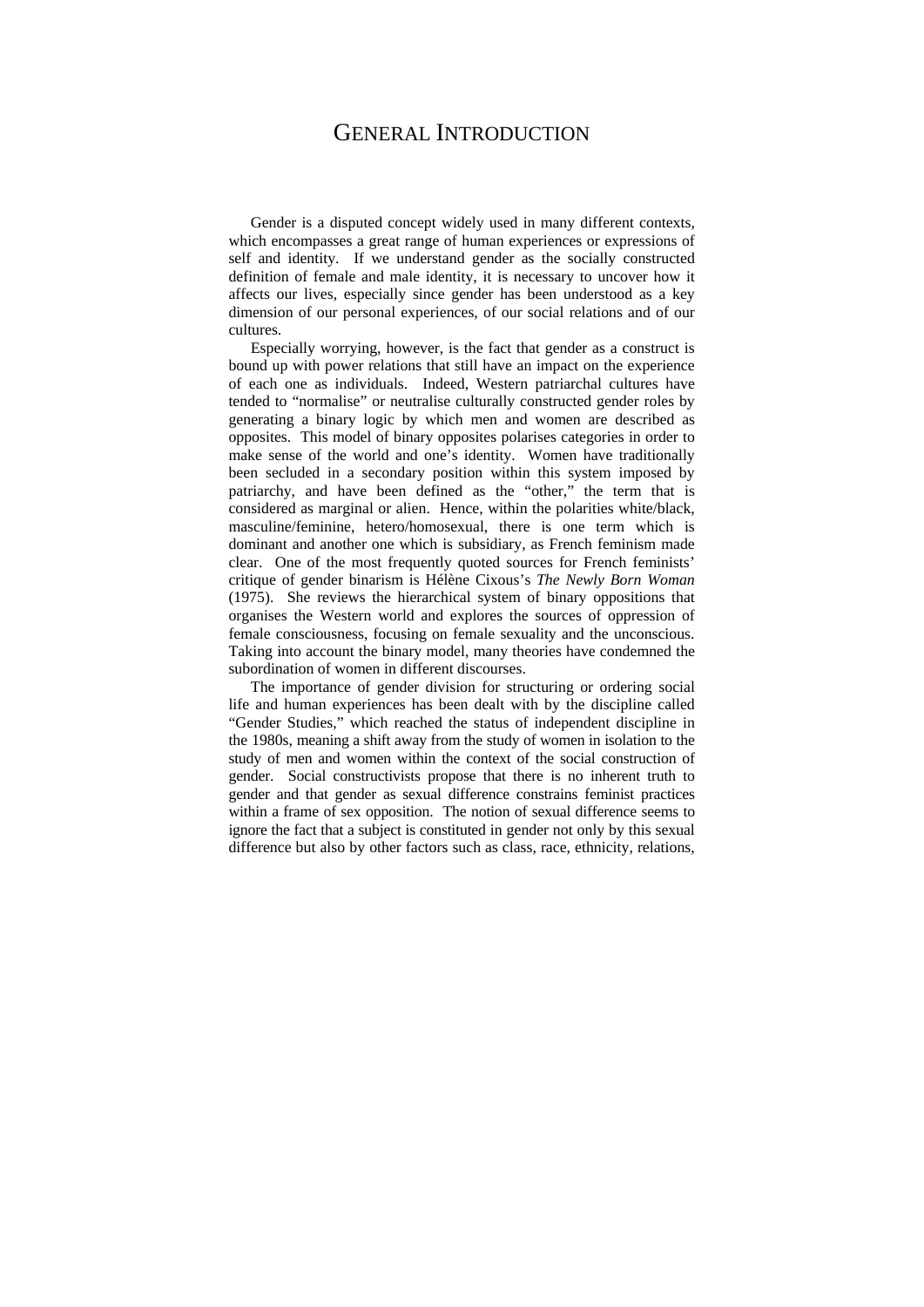etc. Concerned with these issues, Teresa de Lauretis, in her influential essay "The Technologies of Gender" (1987), defines the term "gender" as "the product of various social technologies, such as cinema, and of institutionalised discourses, epistemologies, and critical practices, as well as practices of daily life"  $(2)$ . She is hereby affirming that the term "gender" describes accurately those behaviours and traits that are not inherent within the human being but that are socially constructed. In a similar vein, many contemporary gender scholars have privileged the concept of gender over sex when they analyse social relationships and life experiences.

Significantly, men have started questioning their natural–and superior– status in different social and domestic spheres. At the end of the twentieth century numerous debates around the issue of masculinity were taking place all over the world. They basically discuss the increasing need for men to understand their transforming world and urge them to think about gender issues. The discipline called Men's Studies was developed as a consequence of earlier critical perspectives such as feminism and Gay Studies, which questioned for the first time the patriarchal notions of femininity and masculinity. Some male liberation movements especially showed this need to revise the traditional concept of masculinity. Thus, feminism contributed to the creation of this new discipline as it made men aware of their involvement in the issue of gender inequalities and of their position in contemporary society. Specially, second-wave feminists of the late 1960s and 1970s (Betty Friedan, Gloria Steinem, Elaine Showalter, Bella Abzug) opened up a new critique in the study of men since they "began to challenge the 'cultural arrangements', male power and maleist assumptions increasingly recognised as sustaining gender injustice."<sup>1</sup> This influence has been admitted by many scholars who, like Harry Brod, Michael Kimmel or David Morgan, among others, argue that Men's Studies developed "out of earlier critical perspectives, concepts, and methods developed by Women's Studies and Gay Studies, in conjunction with the women's movement, and the gay liberation movement" which, they argued, was based on dominance and not on complementariness.<sup>2</sup>

At the same time, the very idea of experiencing gender becomes notoriously contested in our contemporary "post-gender" context, where gender is no longer considered as a category from where to articulate and/ or understand human experiences. Precisely, the idea that gender is

<sup>&</sup>lt;sup>1</sup> Whitehead, *Men and Masculinities* (Cambridge: Polity Press, 2002), 31.<br><sup>2</sup> Brod *''Masculinity as Masquerade'' in The Masquine Masquerade*, *M* 

Brod, "Masculinity as Masquerade," in *The Masculine Masquerade. Masculinity and Representation*, ed. Andrew Perchuck, et al. (Cambridge, Mass: MIT Press, 1995), 18-9.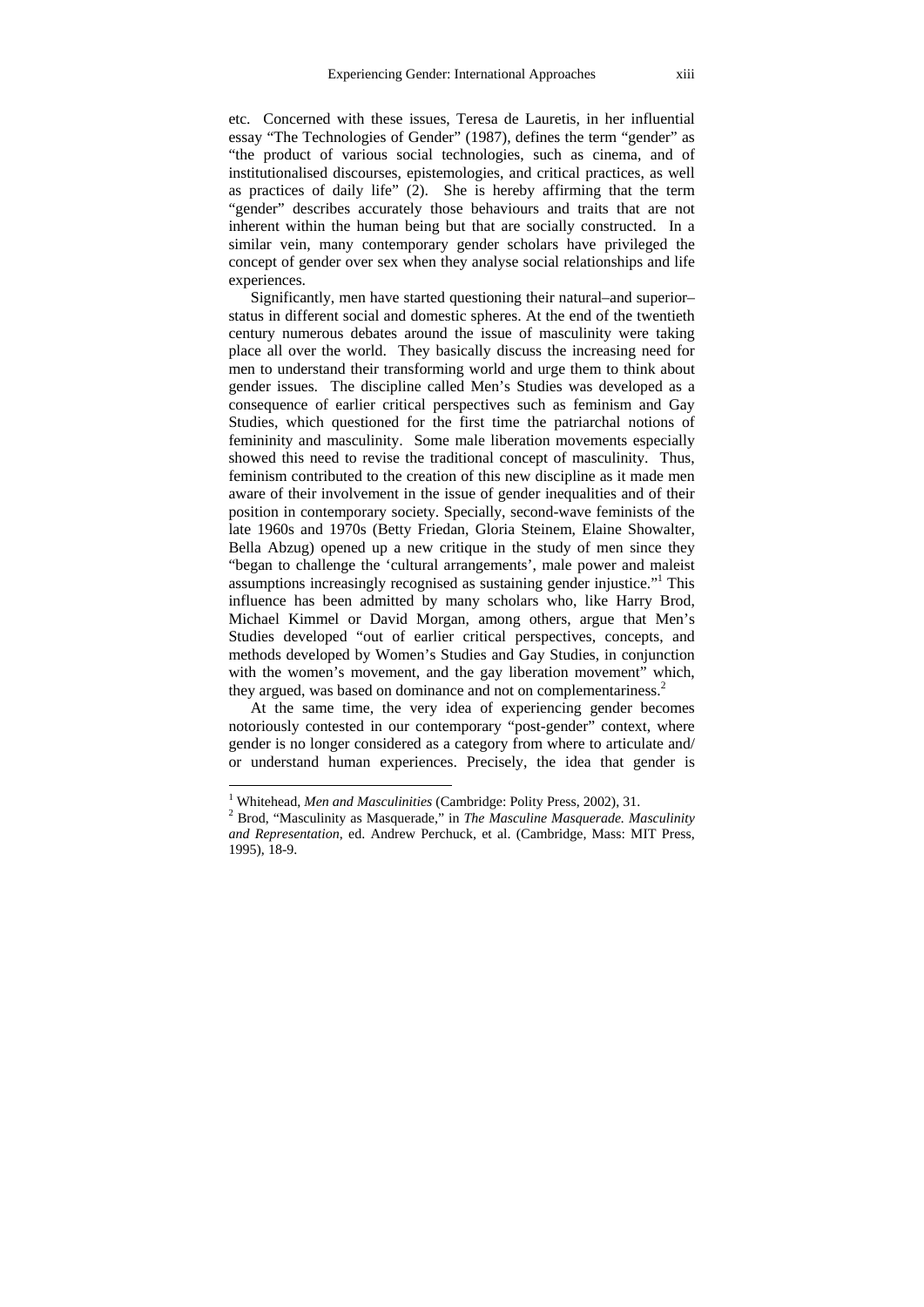culturally articulated has led many authors to talk about "genders" and to rethink assumptions upon which identities have been constructed. Indeed, postmodern feminism proposes the replacement of unitary notions of women and gender identity with plural conceptions of social identity.<sup>3</sup> Ashley Tauchert, for instance, offers a model which she calls "fuzzy gender," that is, "a conception that moves beyond the binary either/or, without collapsing into the chaos of free floating subjectivity in difference."<sup>4</sup> Gender is not totally essential, but somewhere in between.<sup>5</sup> The term "gender" itself becomes troublesome and unstable if we take into account its artificiality and concern with deconstruction. Feminists like Judith Butler have sought to deconstruct binary systems by reconceptualising gender as unstable and performative. Gender theorising relies increasingly on a discourse that is sceptical about essences and the stability of meaning.

Given the great amount of research about gender identity, which accounts for the importance of these issues not only within academic circles but also in the public arena, the papers included in this volume outline the major modern debates about gender, setting them in a range of theoretical and political contexts. Taking into account the complexities surrounding the study of gender, the present volume gives a comprehensive understanding of gender in an international context. By focusing on diverse and varied critical approaches, it explores how gender identities are shaped by socio-cultural factors, bringing together different analytical tools in order to provide a map of how gender experiences are understood and/or represented in the arts and society. This way, gender becomes a useful tool from where to approach the social sciences, arts and humanities.

#### **Works Cited**

Brod, Harry. "Masculinity as Masquerade." In *The Masculine Masquerade. Masculinity and Representation*, eds. Andrew Perchuck, and Helaine Posner, 13-19. Cambridge, Mass: MIT Press,1995.

<sup>&</sup>lt;sup>3</sup> Fraser and Nicholson, "Social Criticism without Philosophy: An Encounter between Feminism and Postmodernism," in *Feminism/Postmodernism*, ed. Linda J. Nicholson (London: Routledge, 1990), 35.

<sup>4</sup> Tauchert, "Beyond the Binary: Fuzzy Gender and the Radical Center," in *Unseen Genders. Beyond the Binaries*, ed. Felicity Haynes et al. (New York: Peter Lang, 2001), 183.

<sup>5</sup> Ibid., 185.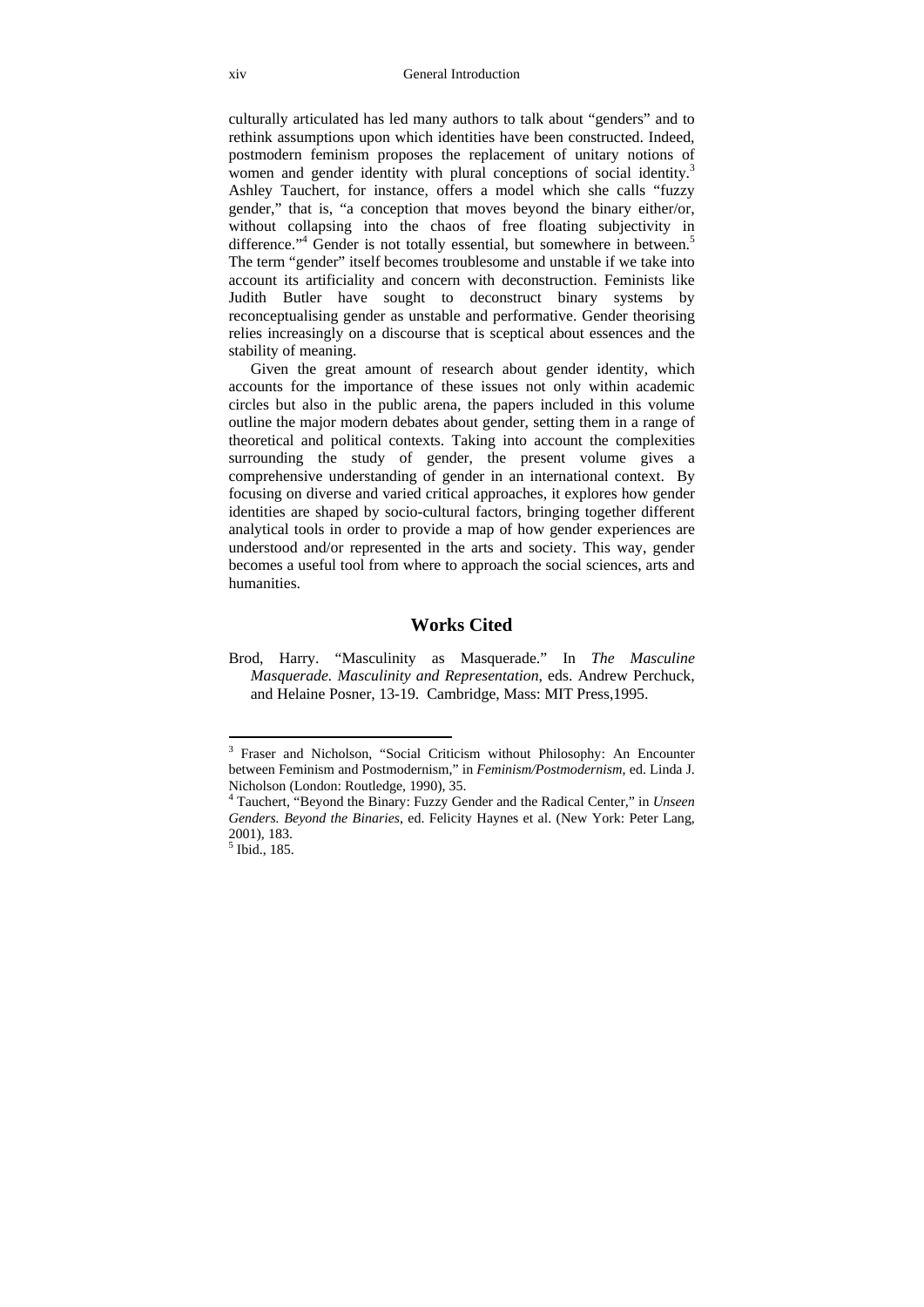- Cixous, Hélène. *The Newly Born Woman.* Minneapolis: University of Minnesota Press, 1986.
- De Lauretis, Teresa. *Technologies of Gender. Essays on Theory, Film and Fiction.* Bloomington: Indiana UP, 1987.
- Fraser, Nancy and Linda J. Nicholson. "Social Criticism without Philosophy: An Encounter between Feminism and Postmodernism." In *Feminism/Postmodernism*, ed. Linda Nicholson, 19-38. London: Routledge, 1990.
- Tauchert, Ashley. "Beyond the Binary: Fuzzy Gender and the Radical Center." In *Unseen Genders. Beyond the Binaries*, eds. Felicity Haynes and Tarquam McKenna, 180-91. New York: Peter Lang, 2001.
- Whitehead, Stephen M. *Men and Masculinities.* Cambridge: Polity Press, 2002.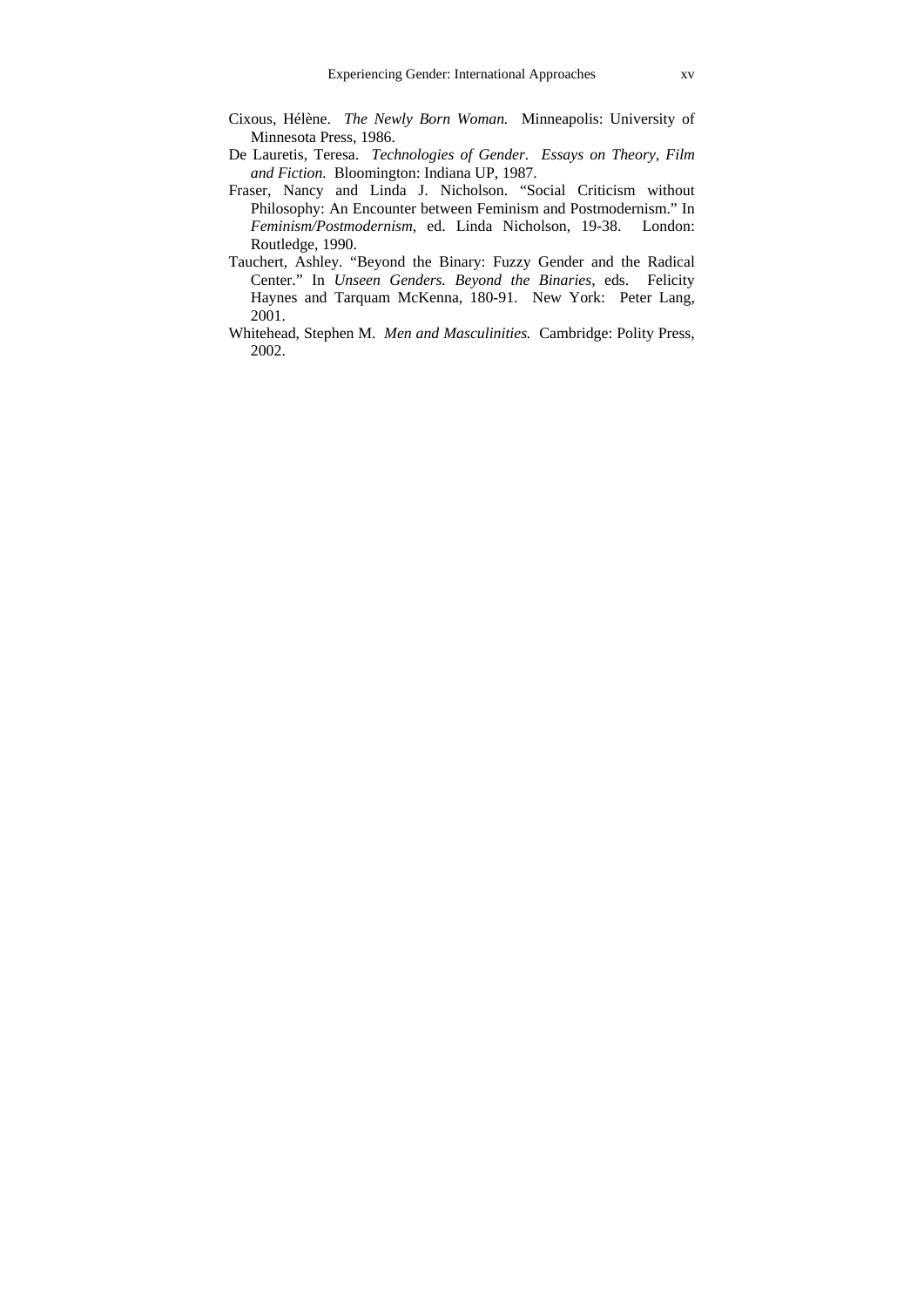## SPECIAL CONTRIBUTION

## HER HAPPY UNHAPPY ENDING: A FEMINIST ANTIRACIST QUEER WRITER REACHES HER FORTIES IN THE TWENTY-FIRST CENTURY AND TAKES A DEEP BREATH

## HIROMI GOTO WRITER, CANADA

*The trouble was, her body was read before she was even born…. Everyone already knew the script before she knew it existed, and they applied the script to her and on her and for her. By the time she understood that such a script existed her body, her gender, her race, her sexuality, her social paradigm had been prescribed. She could not flee this narrative, not even in the reaches of her deepest most private thoughts because the preexisting script had tainted her always already. The twisty workings of this illogical a priori identity construction haunted every social interaction, every family meal, every chance encounter with the courier delivery man standing by the checkout clerk returning her change room at the local gym bag slung over her shoulder remarks flung back, bitch, cunt, pussy, dyke, fag, chink.* 

*She was a writer. Her tools were words. Let me use this power for good, she thought, having been fond of super heroes as a child (male super heroes, of course –the female heroes' powers were not as powerful), and knowing that words were powerful things. Let me write a world that is not but could be. Let my writing be an unwriting of the master narrative, the one that wrote me without my consent.* 

Writing, for me, has always been the best combination of artistic and political practice. I cannot separate the one from the other. To my mind every creative project that is written as a form to be shared with a public, or an audience, cannot help but be a politicised site because we cannot absent our political selves in the moment that is social interaction. Every social interaction is political. There is no neutrality.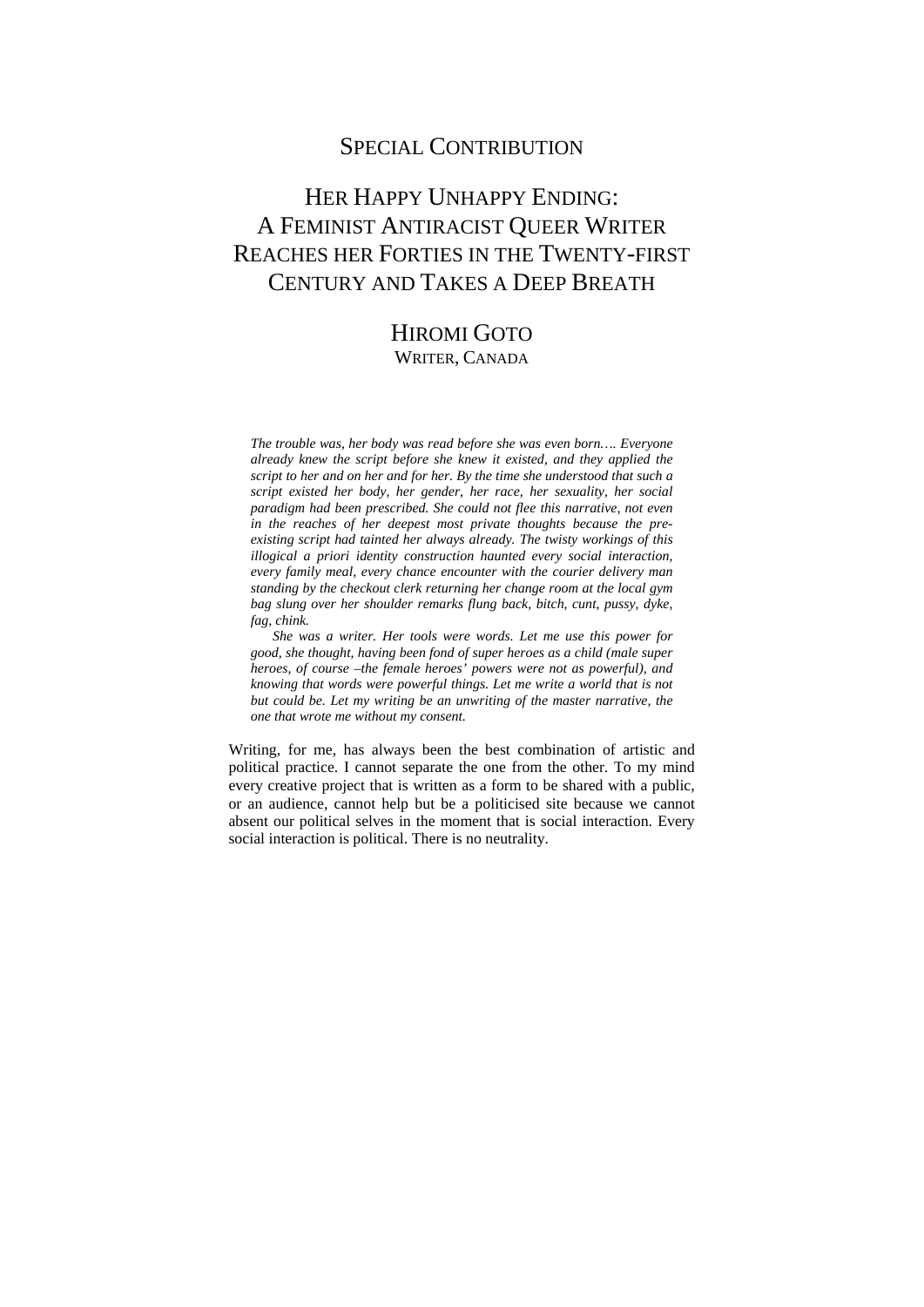We can't afford to affect neutrality. This is serious business. Violence against women continues in all strata of society, throughout the world. Women are still murdered in droves, forced into marriage, raped in times of war and plenty. From large scale acts of violence to the seemingly mundane, sexism is very much present in our lives. Every time boys are told to be "a man" and ridiculed for "acting like a girl," it is a moment that reveals the underlying sexist assumptions of that society which devalues and diminishes its women and girls, while simultaneously illustrating an ideology that behaviours are and/or should be "gender appropriate." We see evidence of this everywhere, in the news, at work, in all levels of schooling, at church, in the mosque, and in our own home….

When I attended an English faculty feel-good, morale-boosting tea, a young white male professor stated quite naturally, whilst telling an amusing story about his lacklustre squash game, that he "screamed like a girl."

I watched two female faculty members' lips tighten. A third woman was close to grimacing. I don't know what kind of expression I had on my face– I was observing how the moment would play out. (Really, it might be said, why must you take everything so seriously? The man was joking. But listen… at whose expense?) I was curious, because I was startled, yet again, that entrenched sexism had leaked out in a space I had considered more sensitive, if not conscious.

I parsed what I understood of the male professor's attempt at bonding with female colleagues: 1) he thinks a man ought to behave in a certain way, 2) he thinks there's a common understanding and appreciation of what "like a girl" signifies, and 3) he thinks there is something inherently amusing about the perceived difference of gendered behaviour being interchanged.

You are a man, I thought. Therefore, you screamed like a man.

Of course I understand that he was trying to entertain us (four women) by sharing a story about how un-macho he was, thereby, a kind of enlightened male ally, but the framework he chose through which to execute this story was sexism…. This is truly fucked up.

We are so very far from being anywhere near a social state that no longer needs to consider the negative effects and impact of gender stereotypes. Sexism remains deeply entrenched as a destructive and violent control mechanism as well as a manifestation of the worst kind of unthinking biological instinct (I can think of very few mammalian species that live in social groups that do so without some form of male physical violence and/or male physical domination toward its often physically smaller and weaker female and/or juvenile members, although this does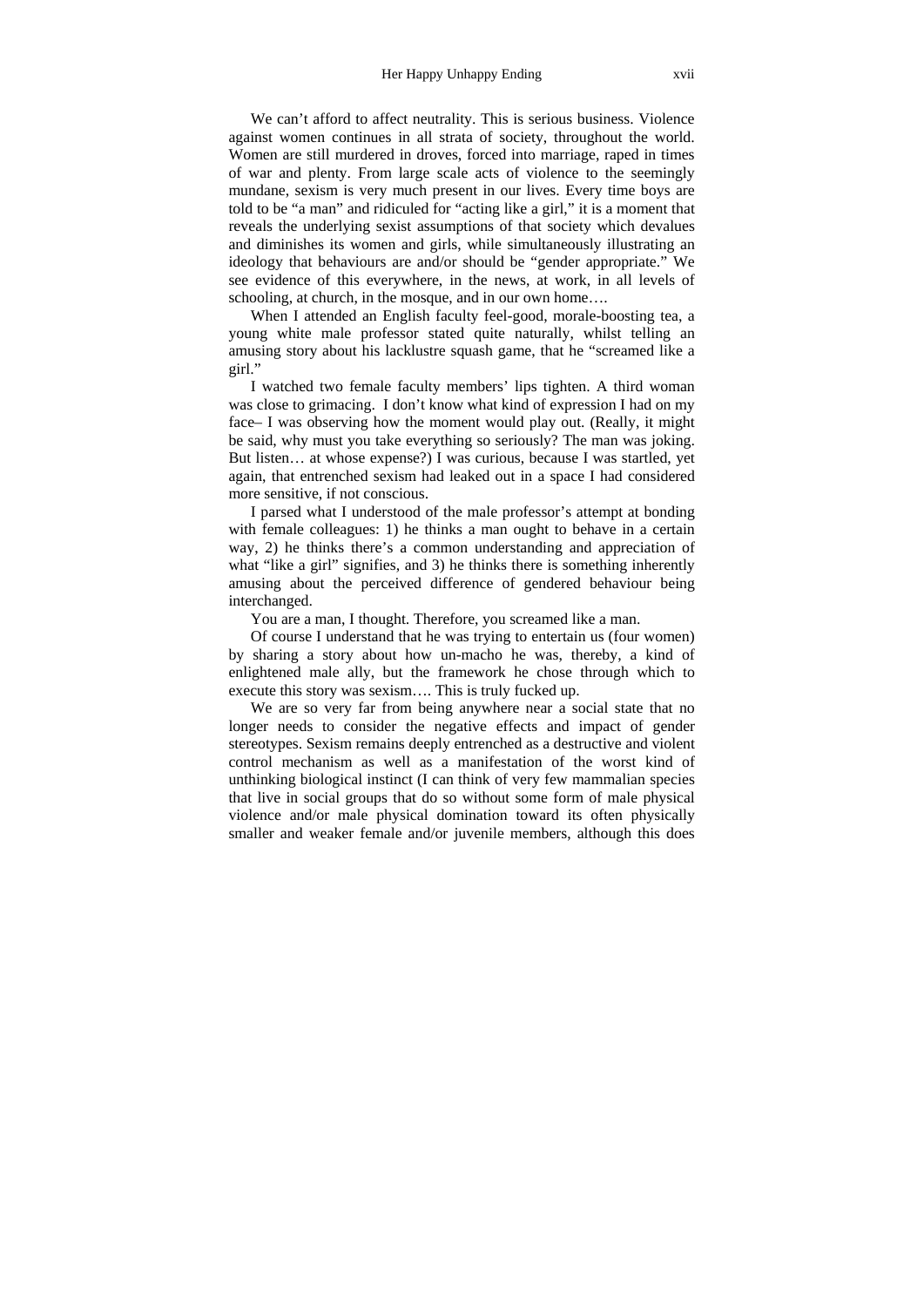not preclude that female-to-female violence occurs as well). I am frightened that we have gained so little ground in deconstructing sexist, homophobic and racist structures in our societies. We've not come a long way, baby….

Yet the general mood today, in privileged circles of North America, is that we have somehow dealt with our long history of violence toward women and children (men are victims of this as well, but in different ways), minority groups and "identifiable others," and that we need not invest in this unneeded dialogue, especially since the environment is at risk through global warming, ecological destruction, and environmental degradation. This is the narrative that is now, and is the tremulous future. How can we invest in a "dated" discourse around sexism, and "special interest groups" when the entire population is at risk?

Doing feminist, anti-racist, anti-homophobic work reminds me of my experience of being a child at the beach, digging a hole in the sand. My goal was to dig a big and deep hole, but the longer I dug, the deeper I went, the more the edges came crumbling down, to fill in what I'd scooped out even as the water began to seep from below.

It can drive a woman to drink.

It can lead a writer to despair.

Drowning in the dirty water of a racist, sexist heteronormativity is not the ending I want for me, my lover, my sisters, my mother, my daughter, my son, my friends, my community –this is not an ending I wish for anyone. Not even George Bush.

My mother has often been troubled about what she sees as the depressing nature of my stories. (Luckily) she cannot read my work because she does not have facility with written English so I provide her with general summaries of my projects.

"That sounds very unhappy," she sighs. "You know me… I like happy endings. Why do you write such troubling things?"

I think of my mother's responses to my concepts as representational, in broad sweeping terms, of non-feminist women of her generation (born in the late 1930s) from a particular socio-economic background (In saying "non-feminist" it is important to clarify that I'm speaking from a North American perspective of feminism.). I understand that the "endings" my mother could consider "happy" involve a heterosexual marriage (with promise of children in the future), resolution (all narrative threads neatly tied up), and nothing unsettling to disturb the existing sexist, heteronormative, social fabric. That I would write against this grain and that she would read these narratives as "unhappy" when I write them out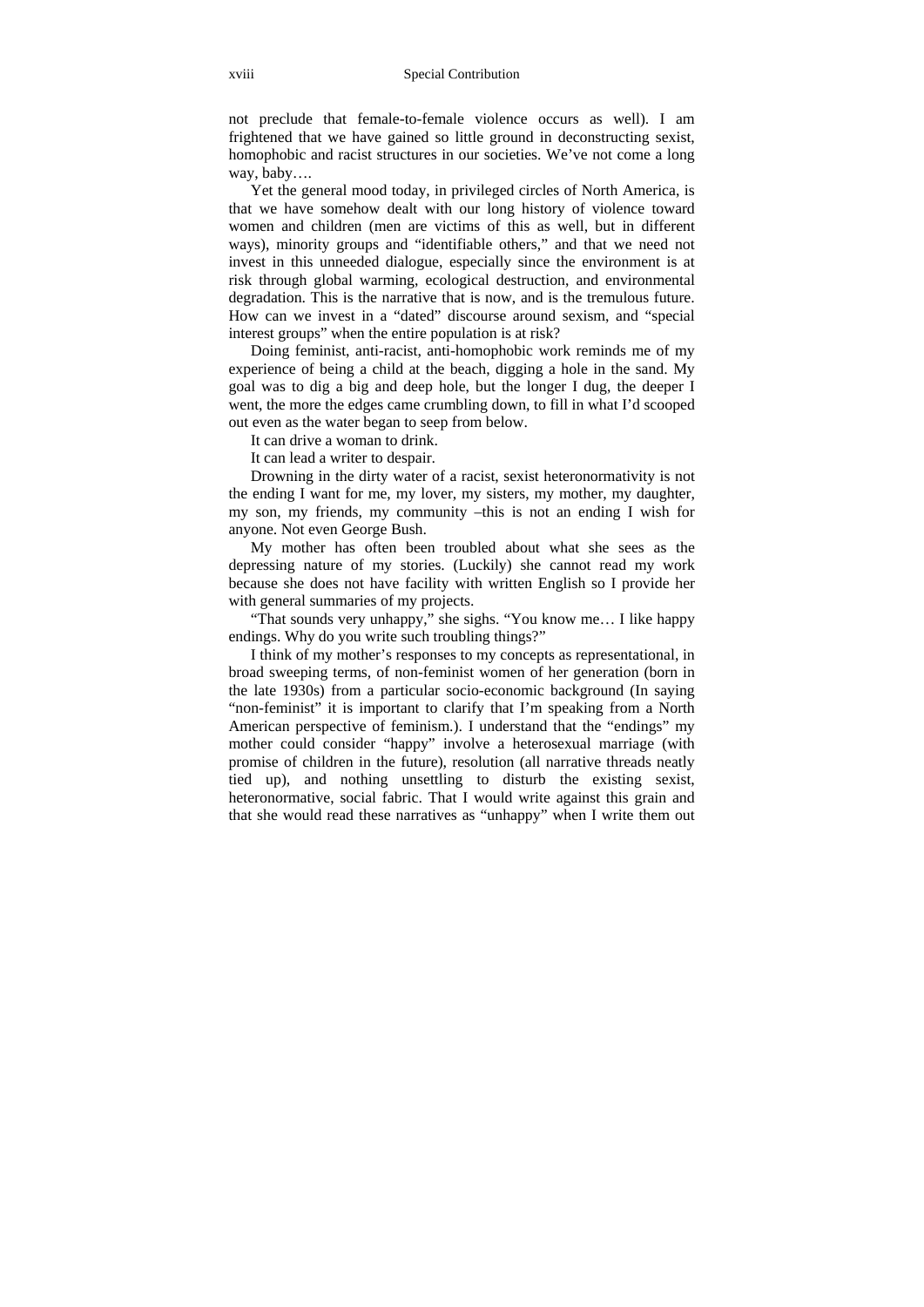of a strong desire to create my own "happy ending" strikes me as tragic, deeply ironic, sad and rather funny.

To locate the humorous within the troubled has been an act of hope and survival. And without it I would not be able to go on.

To write against the master narrative is an act that is simultaneously critical, political and creative.

The problem with writing against the master narrative is that the master narrative is always present as the normative force –it remains large unthinking and completely entitled. In writing in resistance to a force enormous and so encompassing, the gains that we make are at every moment at risk of crumbling inward –the water is always rising. Instead of writing from inside the hole at the beach as the inexorable tide comes in I would like to step out of the crumbling pit, toss my shovel aside, brush the sand from my knees and walk away.

I can only say this because I come from a privileged place where walking away is an option. I can continue living uncomfortably and unhealthily in a deeply sexist world without daily and immediate worry about my survival. This is a privilege that numbs and dulls, and I see this state of political disconnect reflected in the attitude of the masses.

Of course I think Disney has a lot to answer for….

I'm being facetious as well as completely serious.

Feature-length animated films from Disney encapsulate for me, the workings of the heteronormative, sexist master narrative. Observe, in a great many of their feature-length animated films, the absence of an active empowered maternal figure (the protagonists are mostly orphans), and that all of the "happy endings" for the "girl-films" figure a wedding or coupling of a heterosexual pair (*Cinderella, Snow White, Beauty and the Beast, The Little Mermaid*, ad nauseam). In the "mixed audience" category (*Aladdin, Lion King, Tarzan*), almost all of them also revert to a heterosexual coupled ending.

The social message that is being endorsed, disseminated, massproduced and marketed (with a full line of merchandizing) is an extremely pervasive and powerful mechanism. And I have not even touched upon aspects of race, racism, and homophobia entwined in these master narratives, spirits help us all!

Disney often leaves me frothing, twitching in a distemper, and, needless to say, no one in my family wants to watch television programs and films with me…. This can be a lonely yet self-righteous place. Can't you see, I bellow into the night. Let the scales fall from your eyes! Oh, ye who are trapped in this oppressive regime! Don't you want to see a better world???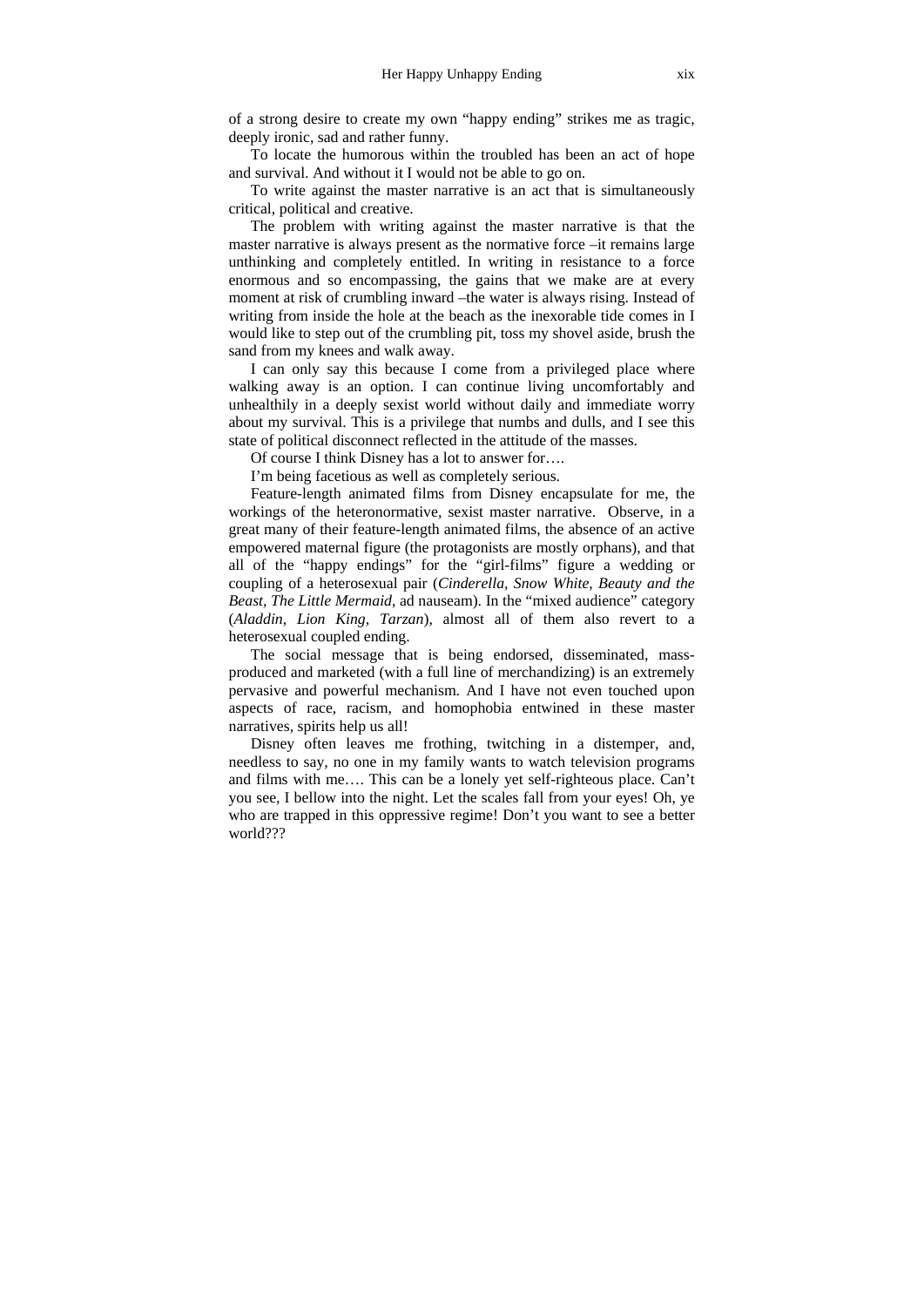My teenaged children are very much involved with anime culture. Japanese animation and graphic novels, manga, are a growing global phenomenon and a certain kind of collapsed racialised identity of this medium intrigues and troubles me. For those who are unfamiliar with the trend, anime and manga are produced for diverse demographics. The range in material is similar to that of published fiction: there is something for everyone. From the loins of anime otaku/geek culture have sprung "maid cafés." Maid cafes are establishments where an uber cute young woman dresses in a "French-maid-like" costume and serves her "master" upon his return (to the café). The usual fare offered is either tea or coffee and a modest selection of food items. The draw is not the food. The otaku goes to experience a role-playing scenario in which he is the "master of the house/mansion" (as opposed to a slave-owner) and can be served by an attractive girl who is his maid. Both my son and daughter are intrigued and drawn to this concept.

"Well, I said, "you realize that this is a form of fetish." And proceeded to explain what I meant.

"Ugh!" the children exclaimed, at their mother who ruins everything.

"Don't you find it rather sexist?" I asked them.

"Ugh, Hiromi!" my fourteen-year-old daughter exclaimed. "There are butler cafés too!"

I laughed.

My work as a sabotaguer of mainstream "happy endings" is obviously unfinished. Nothing has made this more clear to me than the grossly popular series of vampire novels written by Stephanie Meyers. My feminist senses were tingling when I first heard the premise of the novel and my skies darkened. Okay –let me be honest: I hated it before I read it. But, I'm a firm believer in knowing the enemy in order to defeat them (yes, a combative model) so I read my daughter's copy of the novel (I don't believe in censoring her interests, not even in maid café). "Ohmygod," I groaned with dismay. "Oh, no," I hissed. "You're fucking killing me!" I shouted, as I read another absent-mother narrative about a girl who is so in love with Edward (Note: he's a 90-year-old virgin vampire who goes to high school, so he's not only a paedophile, but also extremely emotionally *delayed*.), who would love to suck her blood just as much as he would "love to love her, baby." Throughout the novel, in which there is very little plot or character development, he saves her from a fatal car accident, helps her when she faints, saves her from other vampires including his own adopted family members, etc. She is always in harm's way –he saves her even as he's potentially the greatest threat to her mortality. They are consumed by love for each other. They are nothing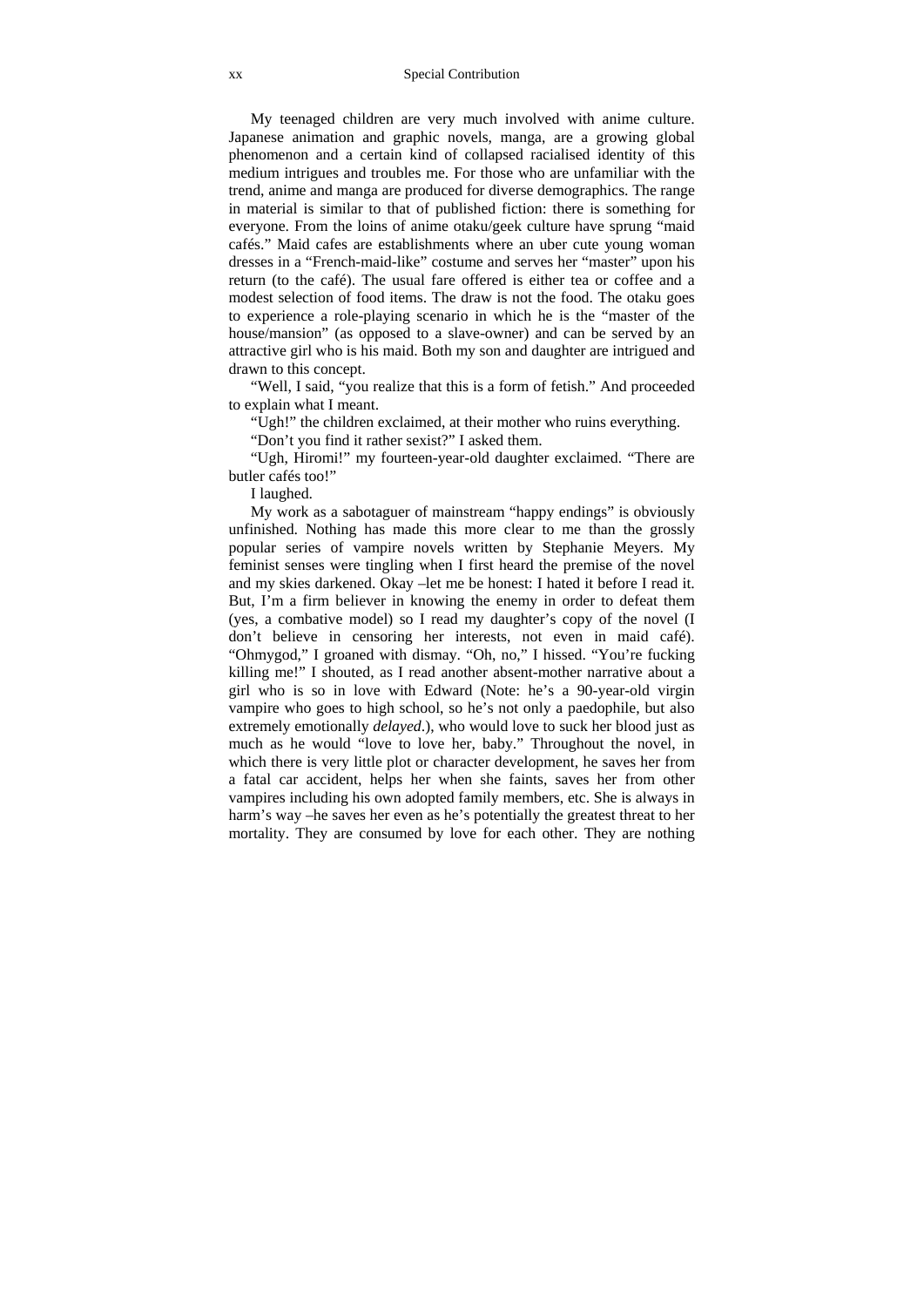without each other. Bella's desire for this all-consuming love reminds me of something, but I'm not sure what it is. Bella has no ties to family and community. She is a singleton who is made complete by a relationship to a male figure who is, at once, her saviour and her annihilator. Classic abuse narrative. And the girls are eating it up.

"Who do you think this novel was written for?" I asked my daughter.

"For girls who don't have boyfriends?" she guessed.

I see grown women everywhere reading this rubbish and I want to walk up to them and slap them. (Clearly, I am implicated, here, with my own violent thoughts. There is a profound difference, of course, between identifying a violent thought, and acting upon it.)

I went on date with someone I met on a lesbian networking website.

"I love the *Twilight* series," she gushed.

My heart sank. "Ummm, didn't you find it rather heteronormative and rather sexist?" I asked in a neutral tone of voice.

"No, not at all!" she chirped.

There wasn't a second date.

I tried to cast a deconstructive non-heteronormative reading of the text. In one scene, Bella and Edward lie together in a field of flowers as they talk endlessly about their feelings for each other. They were processing for so many pages, before any intimate contact, that I thought, perhaps, Meyers was actually exploring a Mormon-displaced display of the forbidden love of lesbians!

I *wish*.

I know that this is not what most school-girls and women in airports are decoding from the text.

I had the ambiguous privilege of sitting at a book table at Chapters (a mega-bookstore in Canada). My daughter was going to spend time at the mall that day.

"You could come by with your friends," I wheedled. "You could pretend you don't know me, and pick up the book and say, Wow! This sounds great. And way more intelligent than *Twilight*!" I coached.

"Don't you get it, Mummy?" my daughter asked (she only calls me Mummy when she is feeling superior). "People *want* stupid!"

I've published two books for children, and three for adults. All of my novels have a female Japanese Canadian protagonist. In my collection of short stories, almost all of the stories orbit Japanese Canadian subjectivities. I am writing a literary landscape that depicts diverse representations that reflects something of my lived reality (i.e. multiracial, complex, socially queer, critical).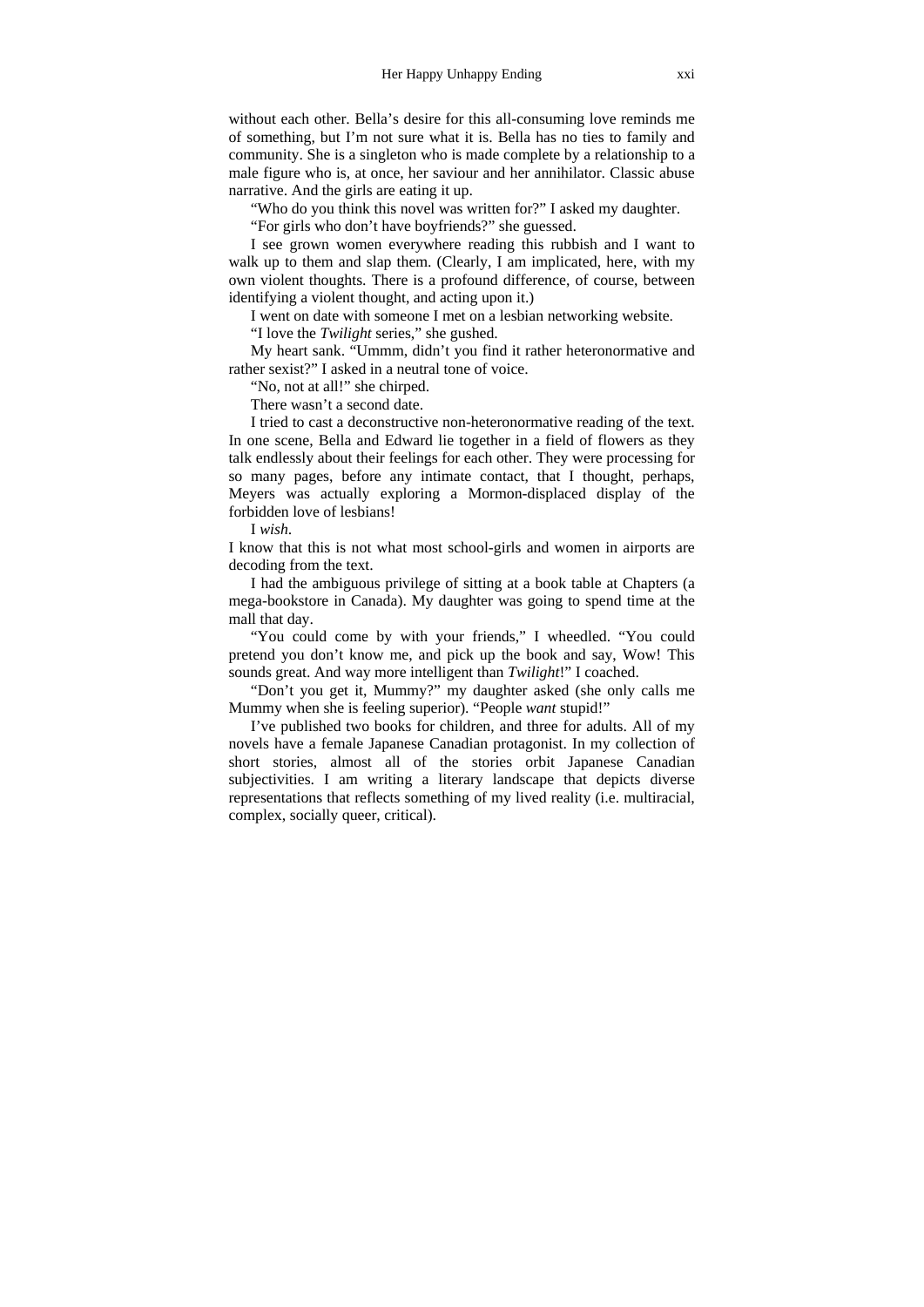My earlier work was very much located from a place of identity politics. This was in the early nineties and writers of colour were just beginning to take up space in the established Canadian literary canon. Now, in the twenty-first century, I'm somewhat bemused to find that my work has found its own niche in the academic arena. Good, I think, the work has application. It is generating discussion, especially among young students.

My first novel, *Chorus of Mushrooms*, was overtly speaking back to the master narrative, and in doing so claiming diverse representations of women of Japanese background in a predominantly white mainstream culture. Narrated mostly through the experiences of a granddaughter and her grandmother, not only was I seeking to dismantle the accumulated damage of misrepresentations of Asian and Asian Canadian women, I was also dismantling the colonizing structure of the closed narrative form of the novel, in which many of the damaging representations are housed.

#### **Murasaki**

#### **Local Elderly Woman Disappears**

Search Continues

Late Tuesday night, the immigrant mother-in-law of local mushroom farmer, Sam Tonkatsu, went missing during blizzard-like snow conditions.

"We're very worried," says Sam's wife. "We just want her to come home."

Local RCMP and neighbouring ranchers are combing the countryside, but weather conditions hinder their search. "Cases like this are difficult," says Constable Norton. "An elderly woman isn't likely to survive a single night during weather like we've been experiencing." What is surprising is that most town folk were unaware that the old woman was even living with the Tonkatsus. Foul play has been ruled out.

"What happened to your grandma?"

"She went back to Japan. She got sick of all this snow and dust and up and left. I don't blame her."

"What happened to your grandma?"

"She went ape-shit and was raving, frothing at the mouth, and she ran naked from the house screaming like the pagan she is."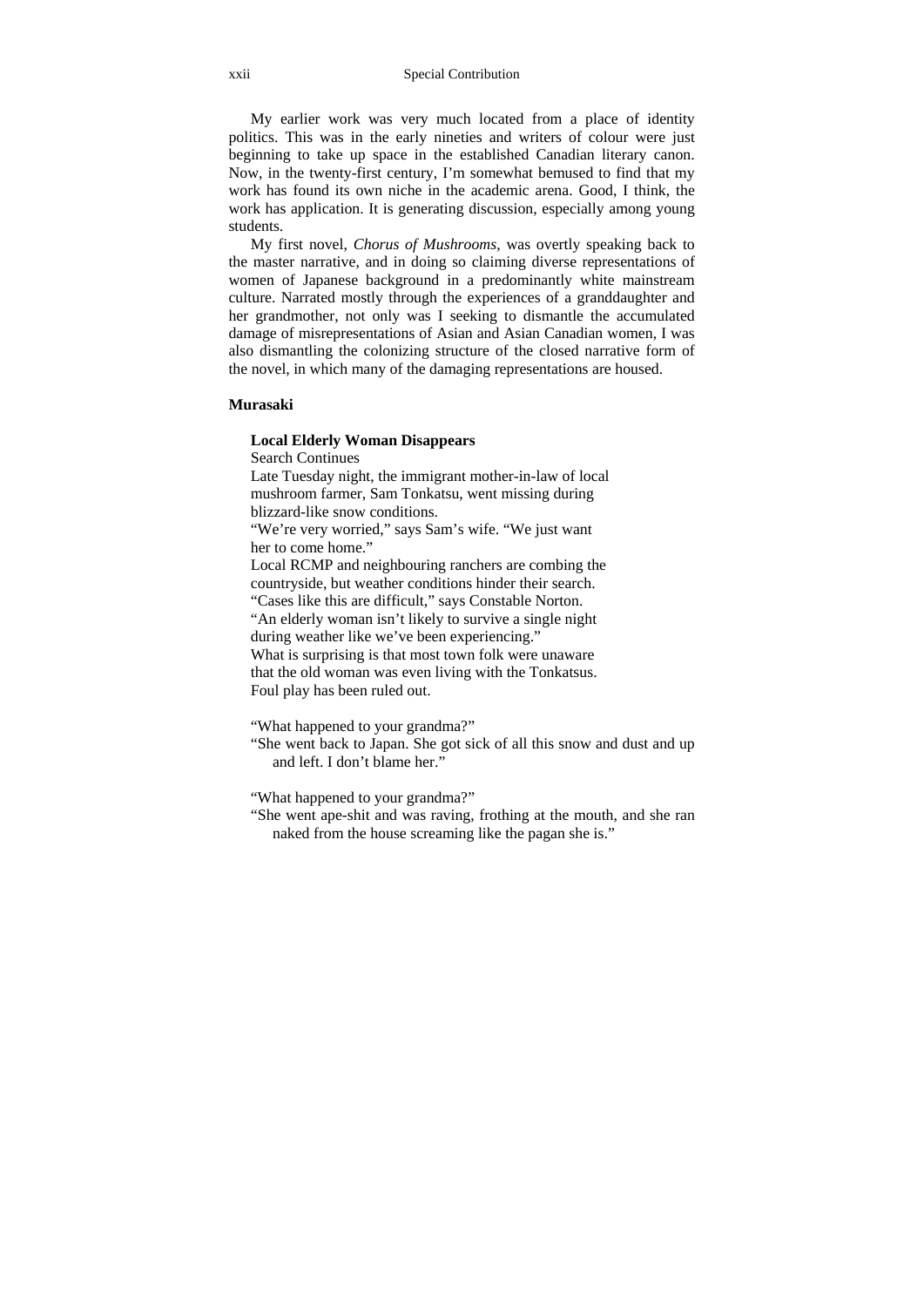"What happened to your grandma?"

"She started to grow fur all over her body and at first we thought it was a symptom of illness or something like she wasn't eating enough so her body was compensating with fur to keep her warm but we found out she was actually a *tanuki* who had assumed the form of a woman so she could marry my grandfather because he had set her free from a trap and she wanted to thank him by becoming his wife, but now, she wanted to return to the wilds whence she came."

- I found out then, that everybody, including me, was always looking for a story. That the story could be anything. They would eat it.
- …Mind you, the story can be anything, but there have to be details. People love details. The stranger, the more exotic, the better. "Oooooh," they say. "Aaaaaaah." Nothing like a freak show to make you feel normal, safe by comparison. "Tell us about the feet," they say. "Did your grandmother have to bind her feet when she was little?" Actually, feet were never bound in Japan, but someone keeps on perpetuating this myth. It always goes back to that. The binding of the feet. Deformities. Ritual Hari Kari. Actually, it's *harakiri* but go on saying Hairy Carrie for all I care. It's not about being bitter. You're invited somewhere to be a guest speaker. To give a keynote address. Whatever that is. Everybody in suits and ties and designer dresses. You're the only coloured person there who is not serving food. It's not about being bitter. You just notice. People talk race this ethnic that. It's easy to be theoretical if the words are coming from a face that has little or no pigmentation. If your name is Hank and you have three blond kids, no one will come up to you in the Safeway produce section and point at a vegetable and ask, "What is that?"
- I was standing in the ethnicChinesericenoodleTofupattiesexotic vegetable section of Safeway. Fingering, squeezing stroking Japanese eggplants for firmness, taut shiny purple skin and no rust spots. I love shopping. The touching of vegetables. Lingering of fruits and tap tapping my fingers on watermelon husks. Just minding my business and choosing eggplants.

"What is that, exactly? I've always wondered."

I looked up from my reverie and a face peered down on me. A kindly face. An interested face.

"It's an eggplant."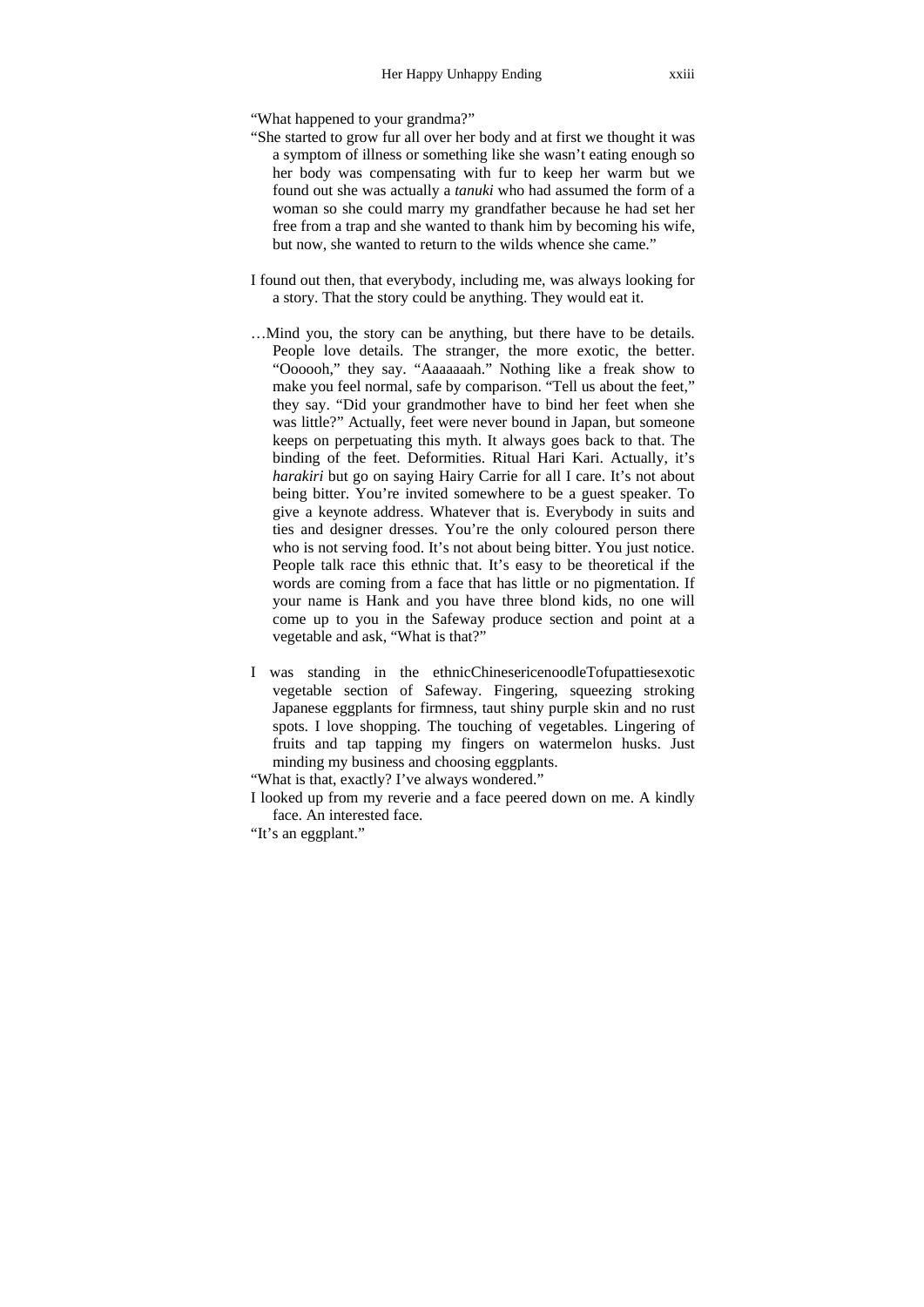"Oh really!" Surprisewonderjoy. "How wonderful! This is what *our* eggplants look like. They're so different!" She held up a round almost-black solid eggplant. Bitter skin and all. She looked up at the handmade signs above the vegetables with the prices marked in dollars per pound.

| <b>LOO BOK</b> | they read | <b>BOK CHOY</b> | <b>SUEY CHOY</b> |
|----------------|-----------|-----------------|------------------|
| \$.89/lb       |           | \$.49/lb        | \$.69/lb         |

"What are they called in *your* language?"

I looked up at the signs.

"I don't speak Chinese," I said.

"Oh. I'm sorry."

Sorry for what? I wondered. And there, right above the eggplants where all the other handwritten signs were:

#### JAPANESE EGGPLANTS

\$2.09/lb

- I took the long and graceful eggplant I still held in my hand and smacked it smartly against the sign.
- "Here. Here it is," I said. And turned my back to examine *hakusai* leaves. Suey Choy in Chinese according to the Safeway produce staff. Leave me in peace. Let a woman choose her vegetables in peace. Vegetable politics.

(*Chorus of Mushrooms,* 88-91)

I do not think that we are done with identity politics, but the term itself needs to be adapted to the times. Words/concepts we create to bring fresh discourse into the old language of an established oppressive culture can be easily co-opted by the status quo that always seeks to undo the work of activists, feminists, community workers, radical thinkers. Consider the term, "politically correct." How quickly it has lost activist agency and has become a word that is used sneeringly against any kind of expressed social consciousness. Proactive terms become terms of derision. In the same way, "identity politics" has lost its currency even as the necessity to speak to the issues which brought the term into existence continues to infect all our lives. I can envision no future where discriminatory practices are not used to subjugate and control groups of people based on certain "identifiable" markers, no matter how inaccurate or arbitrary they are. There will always be a need to consistently and rigorously dismantle the thought products of regimes (be they governmental, religious, institutional,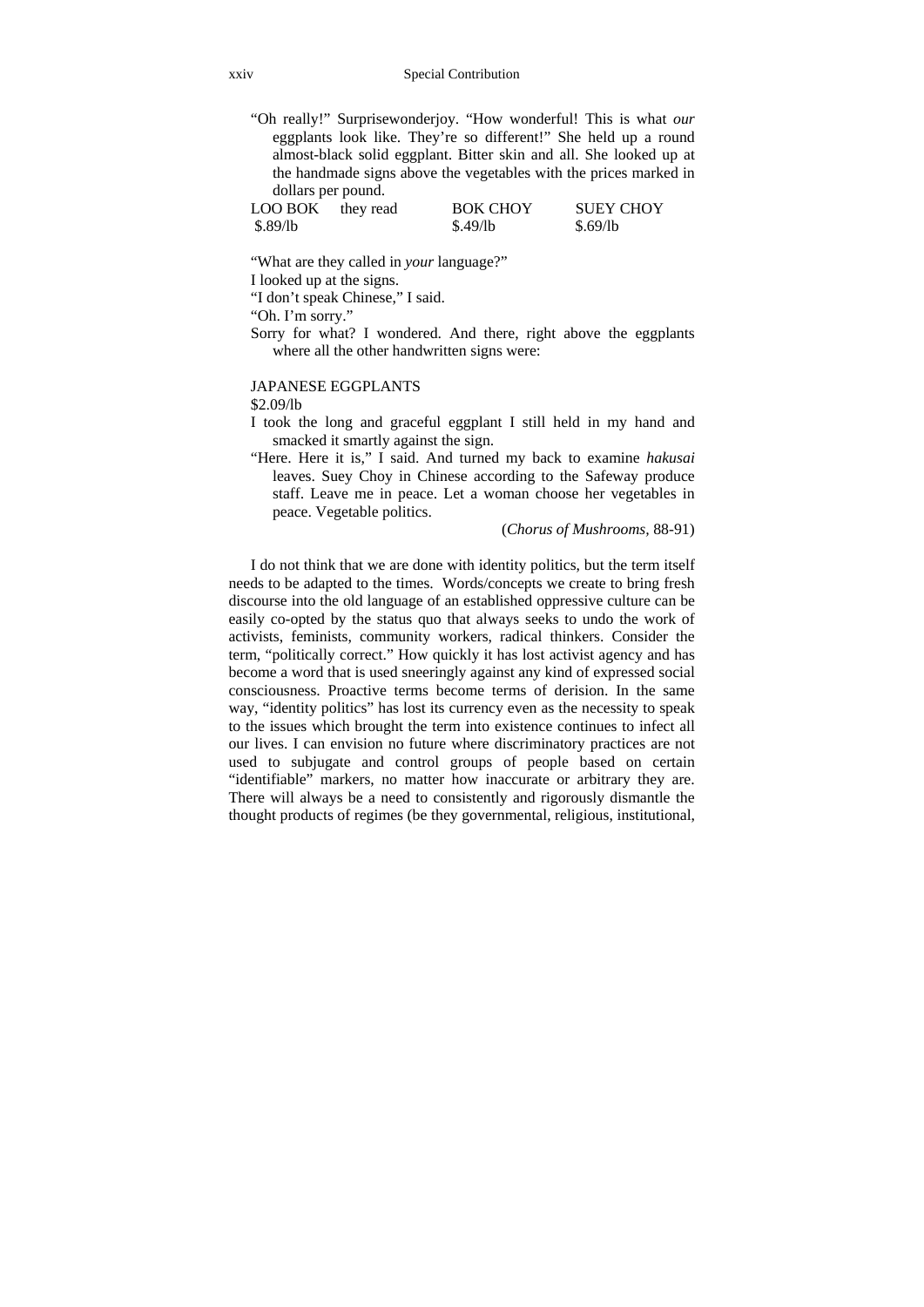etc) whose legacy is based on racism, sexism, homophobia, classism, ableism, ageism.

There is the double-bind of identity politics: on the one hand, not to name yourself could result in erasure or mis-naming, on the other hand, we can easily become framed and contained within the limitations of a vocabulary. On top of that, terms developed to speak back to master narratives are persistently re-framed to be wielded against the very people who created them in order to resist systems of oppression.

When I am invited to conferences I wonder what I am meant to represent. Do they see the sum of my parts? Which part of me do they want? I am, at once, cynical as well as pragmatic. Sure, I think some of my books are pretty good, and I'm trying to write narratives that are critical, distinct, empowering and political as well as artistically pleasing… but I'm acutely aware of how my body performs and how the performance is a particular event for each member of the audience. I am, at once, grateful and suspicious, around what I am representing for whom, and what I am participating with/in.

It is an honour to have my work discussed and to share my writing with a wide audience. It is an honour to be able to participate in a wider discourse even as we share our similarities and talk through differences. I am fortunate to have claimed or carved out a kind of postcolonial feminist space in Canadian literature, and sometimes I marvel that this is so. Yet…. How am I meant to perform a post-colonial feminist queer representation when I step outside the borders of my body, my identity, my nation?

What do I represent for you?

Sometimes I am worried that I am meant to represent too much at once, and I cannot carry this load. It is, simultaneously, too much and completely inadequate.

The title of my talk has many qualifiers. To name oneself is also to frame oneself. If I am silent, then I am a blank sheet upon which others would inscribe me. If I speak some of my names, I am at risk of inscribing an identity that would contain me. The words, "queer," "feminist," "antiracist" mark me and my representational body in particular ways. What must I embody? Would I choose these limitations if I had a choice?

There is no choice involved in the daily interactions with other people. As soon as a body enters a public, the body is read and decoded. Race, sex, gender, sexuality, "ability," size, class, etc.; even before we open our mouths to utter our words, to be heard, so much has been subjectively seen, and subjectively assessed. When I move in and among strangers at any moment I can be estranged from my own sense of self. That others have power to take me from myself enrages me.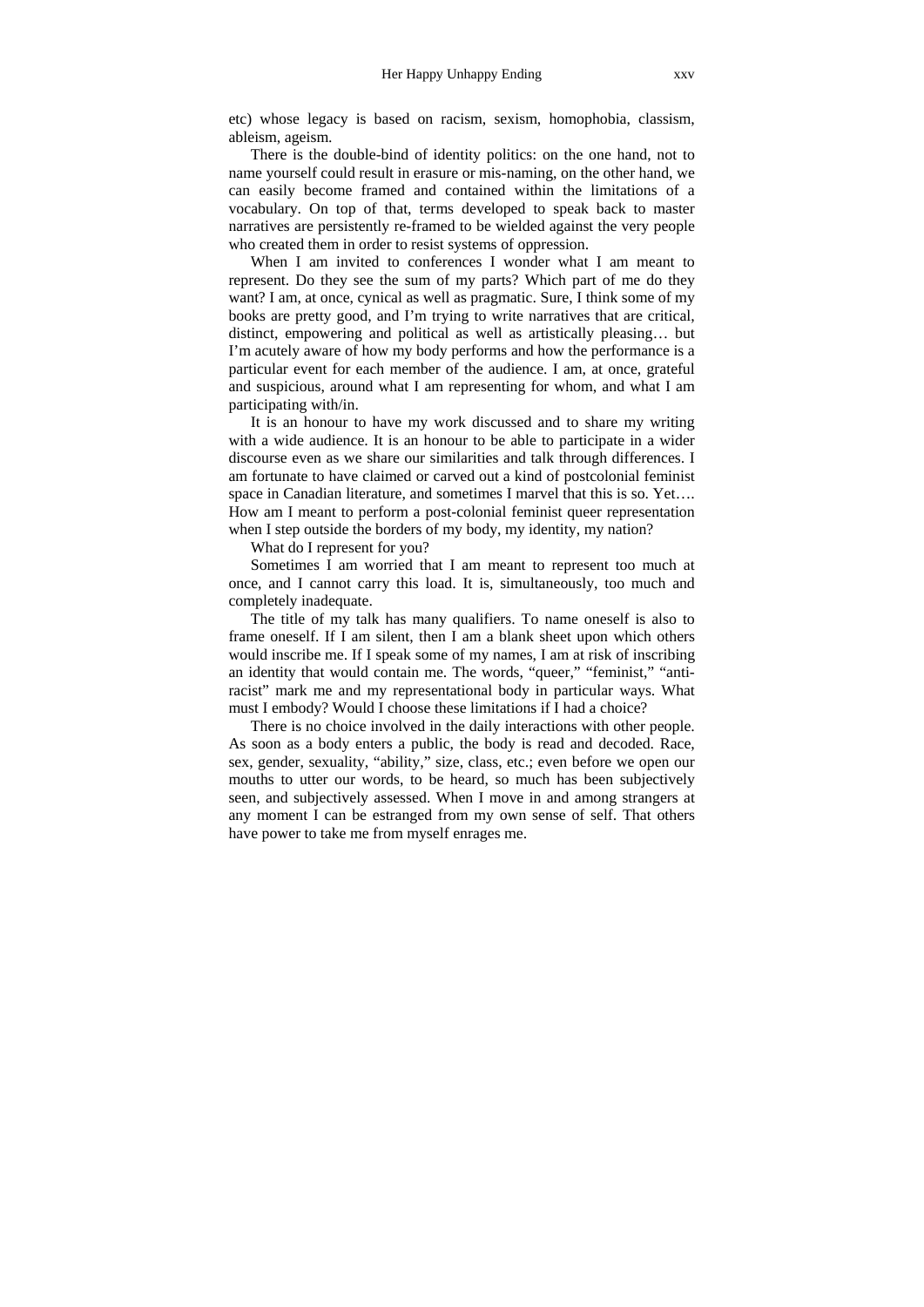An enormous gap exists between what one experiences of the world and what others have assumed of your experiences based upon what they think you represent.

I am passionately, politically and artistically interested in writing the missing stories. I'm not talking about trying to be "unique" or "original" (although as a creative and critical thinker I abhor the idea of recreating cliché); I am looking to fill the gaps between narratives that have colonised mainstream culture, the multitude of stories that exist between Disney's *Snow White* and Meyer's *Twilight*.

A significant missing element in Western literature has been consistent and integrated representations of the body. I find it peculiar that an art form that is often framed as "realistic" has so much realism missing. What could be more "real" than the workings and depictions of the body? Yet, time and again, unless the conceptual nexus of the narrative is tied to a body thematic (i.e. a narrative centred on illness, for instance), then, more often than not, the body is entirely missing. Most of the characters are thoughts disconnected from their body, a personality housed in a thought bubble of ideas and experiences separate from their sensorial world. I have read reams and reams of novels through childhood, undergraduate university literature courses, contemporary fiction for my own interest and pleasure, and again and again I find myself asking, "Where is the body?"

I find this absence to be extremely illogical and bewildering.

Our sensorial world and our perceptions of this world is the primary interface of our lives. Why, then, is the body vacated from so much of Western literature? As if our bodies do not matter? I persistently strive to bring to my narratives diverse realistic bodily depictions in all of its glorious and ignoble details. In my short story, "Tales from the Breast," a young mother negotiates the fraught and the uneasy spaces between social expectations of motherhood, and her lived experience:

"I'm quitting. I hate this."

- "You've only been at it for two weeks. This is the worst part and it'll only
- get better from here on," he encourages. Smiles gently and tries to kiss me on the nose.
- "I quit, I tell you. If I keep on doing this, I'll start hating the baby."
- "You're only thinking about yourself," he accuses, pointing a finger at my chest. "Breastfeeding is the best for her and you're giving up, just like that. I thought you were tougher."
- "Don't you guilt me! It's my goddamn body and I make my own decisions on what I will and will not do with it!"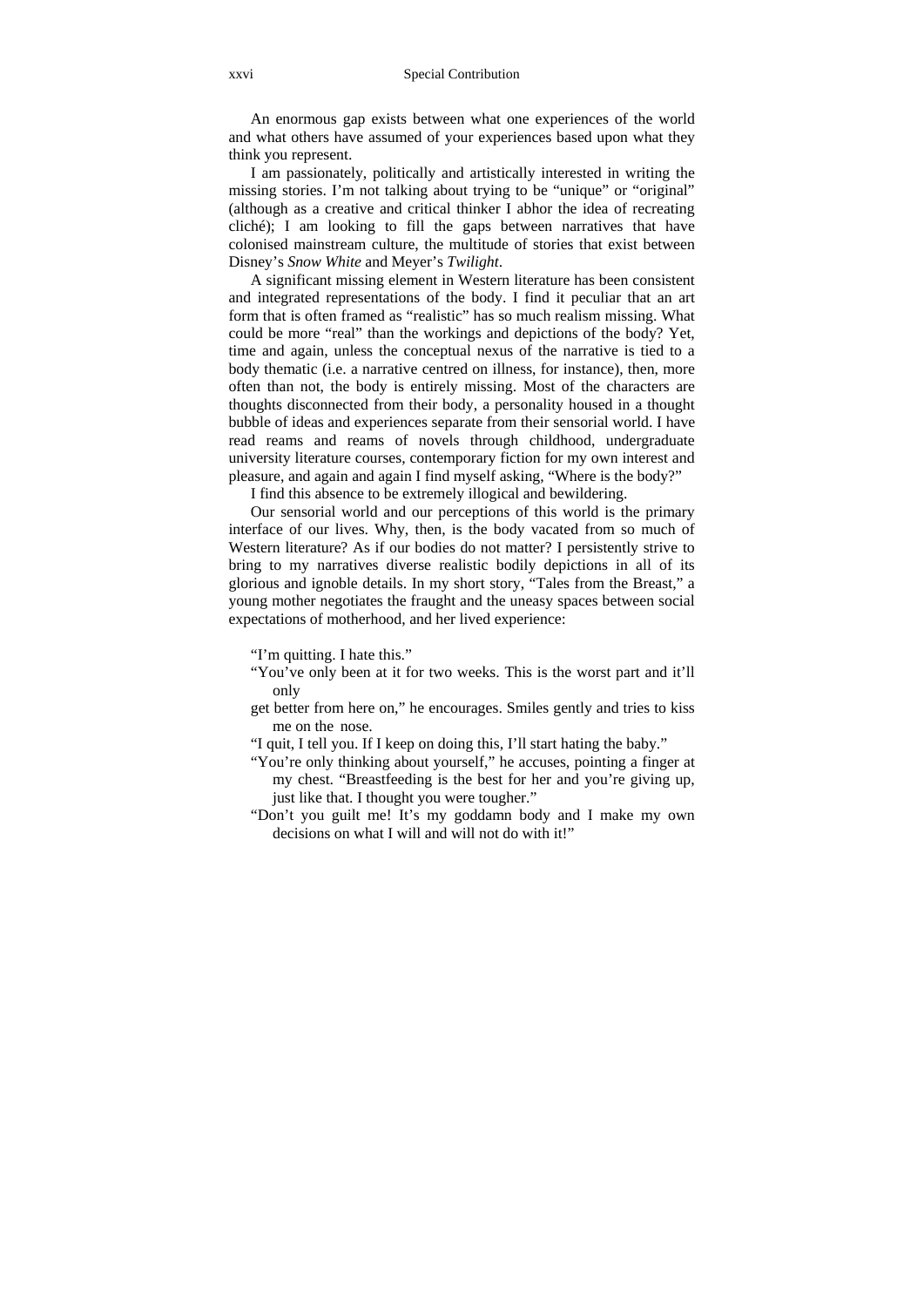- "You always have to do what's best for yourself! What about my input?
- Don't I have a say on how we raise our baby?" he shouts, Mr Sensible and let's-talk-about-it-like-two-adults.
- "Is everything alright?" his mother whispers from outside the closed bedroom door. "Is anybody hun–"

"We're fine! Just go to bed!" he yells.

- The baby snorts, hiccups into an incredible wail. Nasal and distressed.
- "Listen, it's me who has to breastfeed her, me who's getting up every two hours to have my nipples lacerated and sucked on till they bleed while you just snore away. You haven't even got up once in the middle of the night to change her goddamn diaper even as a token fucking gesture of support, so don't you tell me what I should do with my breasts. There's nothing wrong with formula. I was raised on formula. You were raised on formula. Our whole generation was raised on formula and we're fine. So just shut up about it. Just shut up. Because this isn't about you. This is about me!"
- "If I could breastfeed, I would do it gladly!" he hisses. Flings the blankets back and stomps to the crib.
- And I laugh. I laugh because the sucker said the words out loud.
- 3:27 AM. The baby has woken up. Your breasts are heavy with milk but you supplement her with formula. 5:15. You supplement her again and your breasts are so full, so tight, that they lie like marble on your chest. They are ready.
- You change the baby's diapers and put her into the crib. In the low glow of the baby light, you can see her lips pursed around an imaginary nipple. She even sucks in her sleep. You sit on the bed, beside your partner, and unsnap the catches of the nursing bra. The pads are soaked and once the nipples are exposed, they spurt with sweet milk. The skin around your breasts stretches tighter than a drum, so tight that all you need is one little slice for the skin to part. Like a pressured zipper, it tears, spreading across the surface of your chest, directed by your fingers, tears in a complete circle around the entire breast.

There is no blood.

You lean slightly forward and the breast falls gently into your cupped hands. The flesh is a deep red and you wonder at its beauty, how flesh becomes food without you asking or even wanting it. You set the breast on your lap and slice your other breast. Two pulsing orbs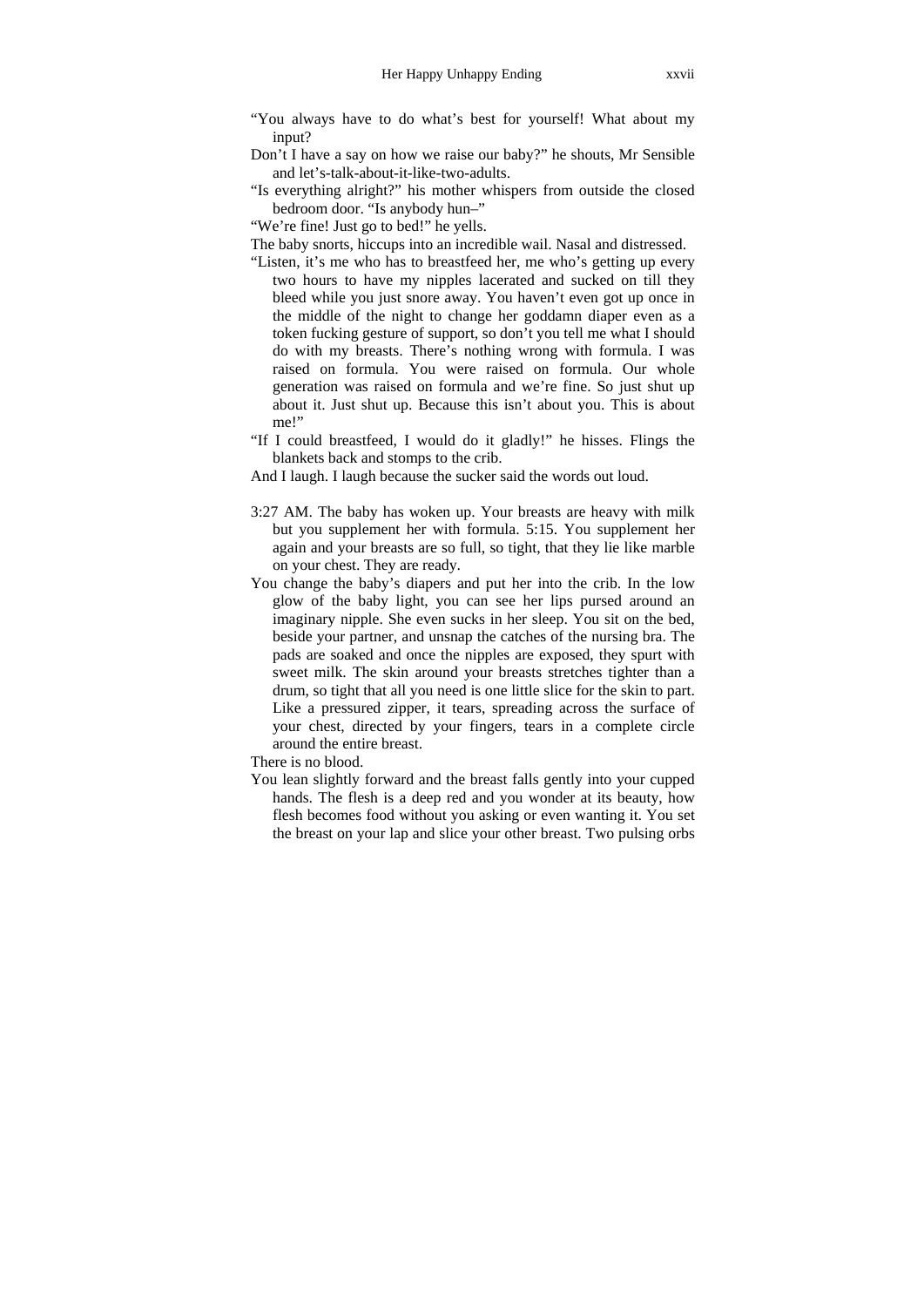still spurting breast milk. You gently tug the blankets down from the softly clenched fingers of your partner's sleep, unbutton his pyjamas, and fold them back so his chest is exposed. You stroke the hairless skin, then lift one breast, then the other, to lie on top of his flat penny nipples. The flesh of your breasts seeps into his skin, soft whisper of cells joining cells, your skin into his, tissue to tissue, the intimate melding before your eyes, your mouth an "o" of wonder and delight.

"Tales from the Breast" in *Hopeful Monsters,* 62-64.

Recently I visited a first year English class at Simon Fraser University that had included my short story collection as part of their curriculum. During the  $\overline{O} \& A$ , a young woman spoke, not to ask a question, but to make a statement.

"At first I didn't like your writing," she said matter-of-factly. "But then I looked up your other books and read them, and I want to thank you for writing what you do."

"Thank you for sharing that with me," I responded. "But let me ask you a question. Why didn't you like the stories?"

"They made me feel uncomfortable. They were so gross."

I was pleased. I understood her comments to mean that the aspects and details of the body that I foreground and integrate in my narratives were pushing at the boundaries of her comfort level. This is a purposeful kind of unsettling, that demands a response. From this moment of uneasiness or destabilisation the normative is ruptured and in that break there exists a space for a new relationship with that which had been perceived as constant and unchanging.

The past several years much of my writing time has been directed toward fiction for youth. Younger, my intuition tells me. We have to reach them when they're younger…. So much of critical learning at the university level is about deconstruction, the undoing of the damage that's been done. Instead of breaking down, I would like to build up…. (My children's interest in maid cafes notwithstanding….)

Of course stories and novels require some kind of "ending." My happy unhappy endings will never satisfy or reassure my dear mother, who still wishes a happy ending for me, but only within the construction of her own learned grammar. In Japan there is a saying: "The nail that stands out is hammered down." I don't think this kind of thinking is exclusive to Japan, but can be found in most every culture. To be a feminist, queer, an activist, an agitator, a sabatoguer of heteronormative culture, is to draw attention to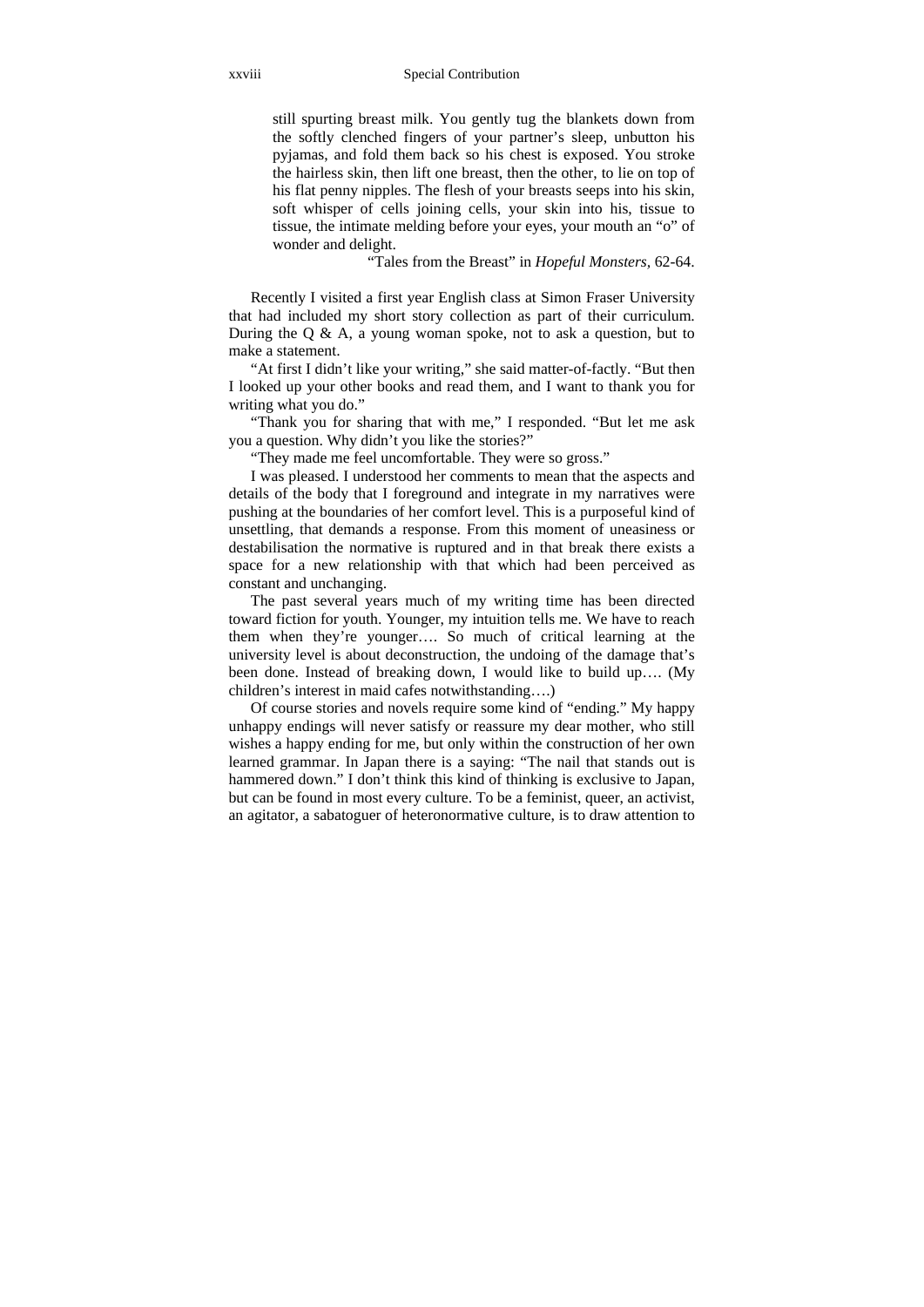yourself in ways you might not long for. But to live in silence is not an option for me. Indeed, I do not see how it can be an option for anyone.

When I am vocal with my critiques, my deconstruction of oppression and sexist tyranny, my mother likes to state, with a measure of affection and resignation, "You're so ill-tempered. But you've always been illtempered, even as a baby." I think my mother imagines me, slipping out of her body, as a fully formed feminist, (that I am queer is clearly the fault of my ex-husband!) a case of a kind of temperament-inflected social determinism.

"Look," I try to be gentle. "I'm just making my own happy ending. Don't you want me to be happy?" I ask her.

"I want you to be happy," my mother says sadly. But I know what remains unspoken, "…like everyone else…."

Then it comes to me…. Mother. The mother. Mother! Those loss-ofself "romantic love" narratives, of the ilk of *Snow White* and *Twilight*…. Bella's consuming desire to be completely protected and loved by Edward, and to almost merge with him in terms of identity, was not only weird because of its irrational self-annihilative extremes, but because it reminded me of something that comes from a different realm of relationship. Bella's behaviour and emotional need was reminiscent of what my children wanted from me when they were developmentally beginning to learn that they were separate from me – between the ages of two and three years old. As they began to understand that I was not a part of their being, their desire to be protected and loved absolutely by me, their mother, grew intensely strong. And as their understanding of my limitations as loving and all-protective mother grew their desire for me to be that figure grew even greater. (See Japanese psychoanalyst Doi's groundbreaking book, *The Anatomy of Dependence*.)

Can a great many of those heterosexual romantic love narratives be a form of transference of the longing for Mother?

Is that a happy ending?

My ending is not my mother's, is not my daughter's, is not actually mine, because "ending" for me, in fiction and in my lived racialised, queer, feminist life, is actually not possible. Let us speak of "endings," all possible streams, multitudinous tributaries entwined, to separate and flow through cracks and topsoil, through bedrock and underground channels to all converge in the sea. I will be the one at the beach, digging, going deeper and deeper until suddenly, the clumps of wet sand will cease being pitched onto the pile. A worn shovel will fly up over the crumbling edge.